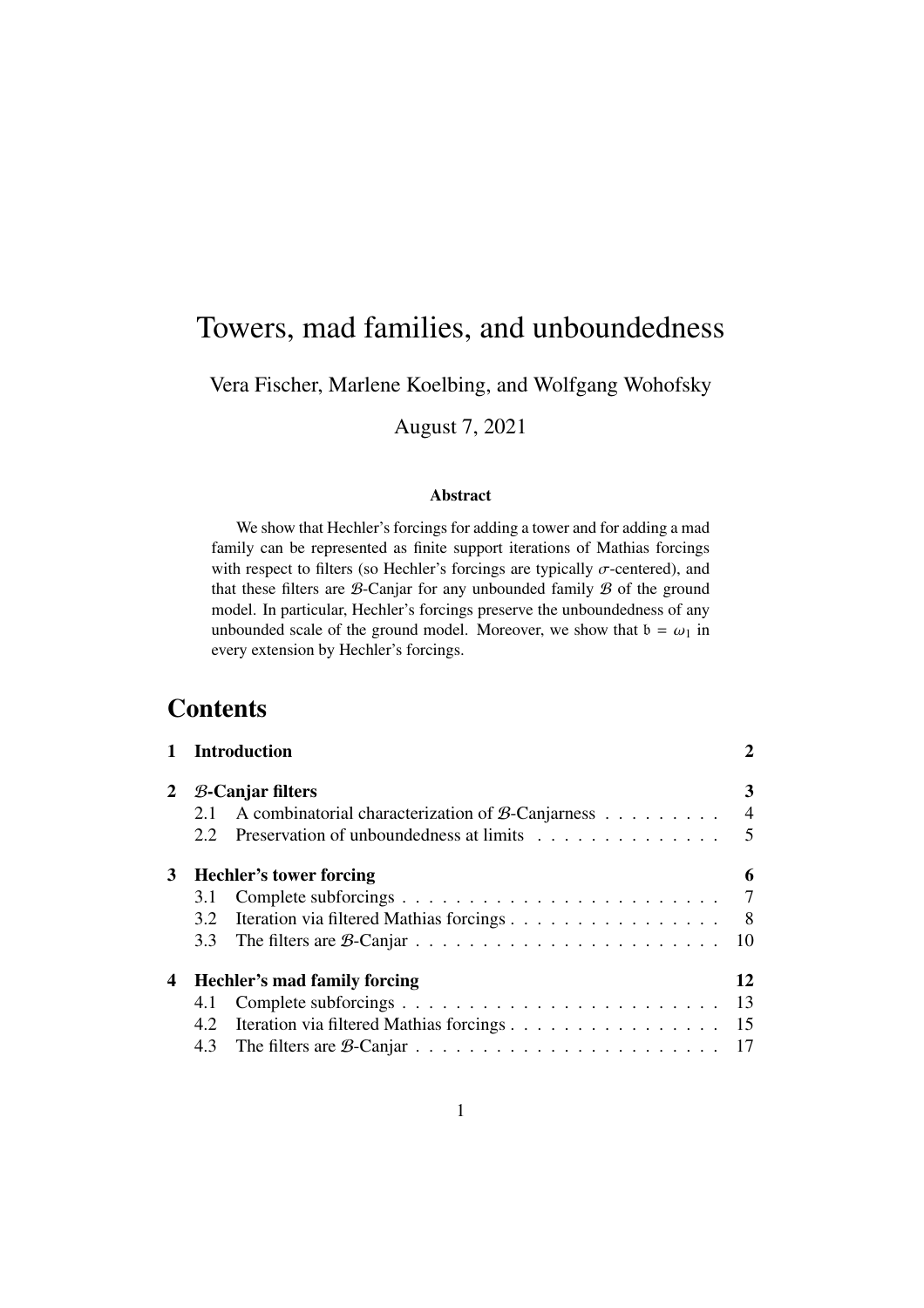#### 5 Conclusion 20

## 1 Introduction

In this paper, we analyze Hechler's forcings from [Hec72] for adding a tower (see Section 3) and for adding a mad family (see Section 4), after giving some preliminaries on B-Canjar filters in Section 2.

The forcings consist of finite conditions approximating the generic tower and the generic mad family, respectively. We first show that the forcing for adding a tower can be represented as a finite support iteration, where each iterand adds a single real to the tower (which diagonalizes the initial part of the tower). In fact, each such iterand is equivalent to Mathias forcing with respect to the filter generated by this initial part of the tower (see Lemma 3.3). For the forcing adding a mad family, the situation is analogous (see Lemma 4.5): in this case, the filter is generated by the complements of the elements of the initial part of the mad family. It follows from these representations that Hechler's forcings are typically  $\sigma$ -centered (see Corollary 3.4 and Corollary 4.6).

The main results of this paper show that Hechler's forcings preserve the unboundedness of any unbounded family (with a certain closure property) of the ground model (see Theorem 3.5 and Theorem 4.7); in particular, any unbounded ground model scale is preserved. We actually prove that, for a given unbounded family  $\mathcal B$  of the ground model, all the filters which are involved in the representation of Hechler's forcings are  $\beta$ -Canjar, i.e., the corresponding Mathias forcings preserve the unboundedness of  $\mathcal{B}$ . To verify  $\mathcal{B}$ -Canjarness, we use a combinatorial characterization from [GHMC14] (see Theroem 2.3), together with a genericity argument. In Section 5, we finally conclude that  $b = \omega_1$  holds true in every extension by one of Hechler's forcings, using that they can be decomposed into a forcing which adds an unbounded family of size  $\omega_1$  and a forcing which preserves the unboundedness of this family (see Corollary 5.1 and Corollary 5.2).

In [FKW], the authors of this paper define a forcing which adds a distributivity matrix of regular height  $\lambda$ , i.e., a refining system of mad families of height  $\lambda$ without common refinement. There is always a distributivity matrix of height h (which is the minimal possible height), where  $\mathfrak h$  is the well-known distributivity number. In order to get a model with a distributivity matrix of regular height  $\lambda > \mathfrak{h}$ , it is shown that the forcing to add the distributivity matrix keeps the bounding number b (and hence b) small: to this end, the forcing is represented as an iteration of Mathias forcings with respect to filters, which are shown to be  $\mathcal{B}$ -Canjar, where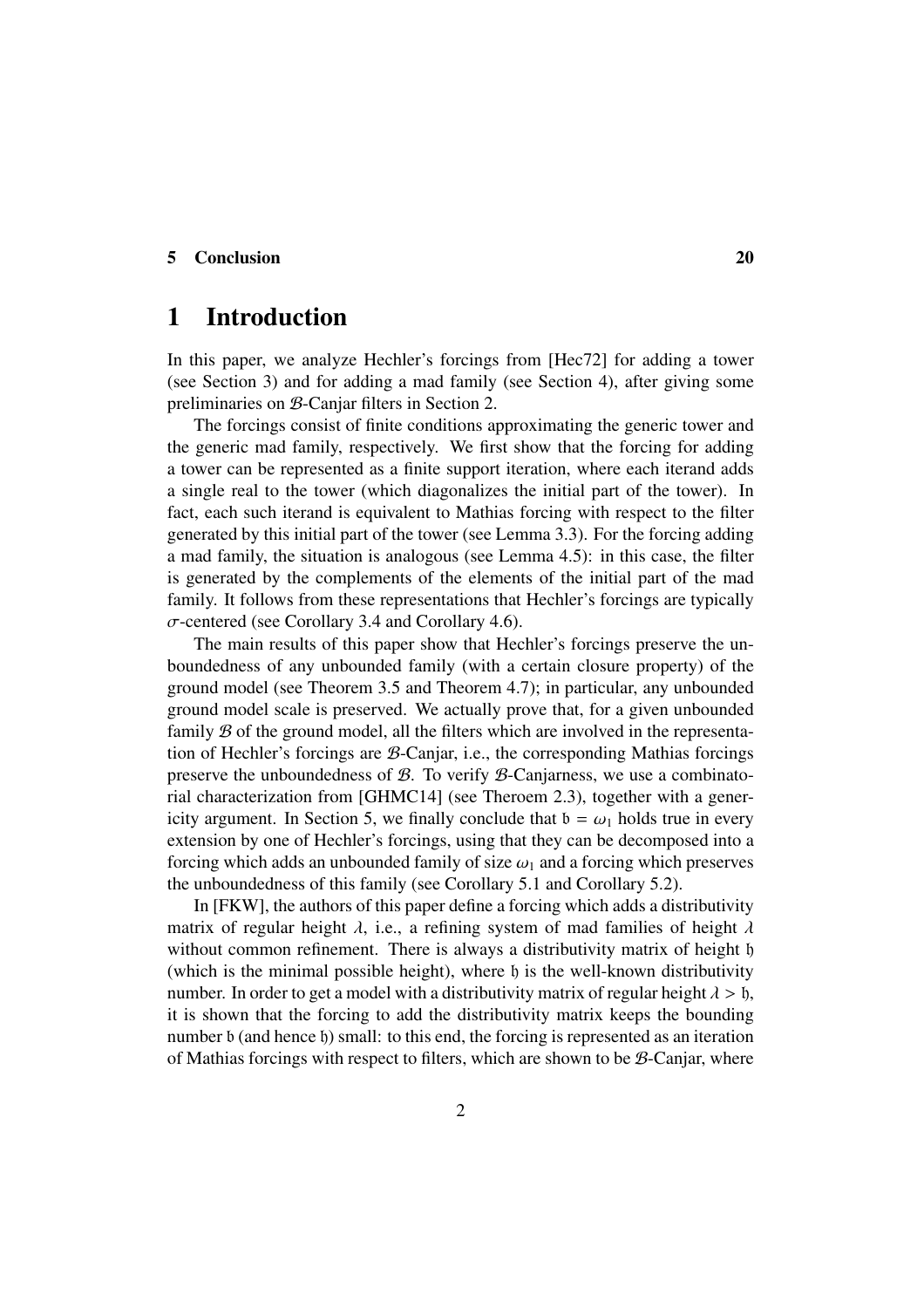$\mathcal B$  is the family of ground model reals; this ensures that  $\mathcal B$  is unbounded in the final model, witnessing that b is small.

Since a distributivity matrix of height  $\lambda$  consists of mad families as well as (along the branches of its corresponding tree) towers of length  $\lambda$ , the forcing used in [FKW] is an elaborate combination of Hechler's forcings to add a mad family and a tower, respectively. The proof that the forcing from [FKW] preserves the unboundedness of the ground model reals is a more complicated version of the proofs given in this paper.

## 2 B-Canjar filters

In this section, we will give the neccessary preliminaries about B-Canjar filters and the preservation of unboundedness.

**Definition 2.1.** Let  $\mathcal{F} \subseteq \mathcal{P}(\omega)$  be a filter containing the Frechet filter. *Mathias forcing with respect to*  $\mathcal F$  (denoted by  $\mathbb M(\mathcal F)$ ) is the set of pairs  $(s, A)$  with  $s \in 2^{< \omega}$ and  $A \in \mathcal{F}$ , where the order is defined as follows:  $(t, B) \leq (s, A)$  if

- 1.  $t \geq s$ , i.e., *t* extends *s*
- 2.  $B \subseteq A$
- 3. for each  $n \ge |s|$ , if  $t(n) = 1$ , then  $n \in A$ .

Note that  $\mathbb{M}(\mathcal{F})$  is  $\sigma$ -centered: for  $s \in 2^{&\omega}$ , the set  $\{(s, A) \mid A \in \mathcal{F}\}\$ is clearly centered (i.e., finitely many conditions have a common lower bound). Also note that Mathias forcing with respect to a countably generated filter has a countable dense subset, and therefore is forcing equivalent to Cohen forcing C.

For  $f, g \in \omega^{\omega}$ , we write  $f \leq^* g$  if  $f(n) \leq g(n)$  for all but finitely many  $n \in \omega$ . We say that  $B \subseteq \omega^\omega$  is an *unbounded family*, if there exists no  $g \in \omega^\omega$  with  $f \leq^* g$ for all  $f \in \mathcal{B}$ . The *bounding number* b is the smallest size of an unbounded family in  $\omega^{\omega}$ .

A filter  $\mathcal F$  is Canjar if  $\mathbb M(\mathcal F)$  does not add a dominating real over the ground model (i.e., the ground model reals remain unbounded). We are interested in the following generalization of Canjarness:

**Definition 2.2.** Let  $\mathcal{B} \subseteq \omega^{\omega}$  be an unbounded family. A filter  $\mathcal{F}$  on  $\omega$  is  $\mathcal{B}$ -*Canjar* if  $M(\mathcal{F})$  preserves the unboundedness of  $\mathcal{B}$  (i.e.,  $\mathcal{B}$  is still unbounded in the extension by  $\mathbb{M}(\mathcal{F})$ ).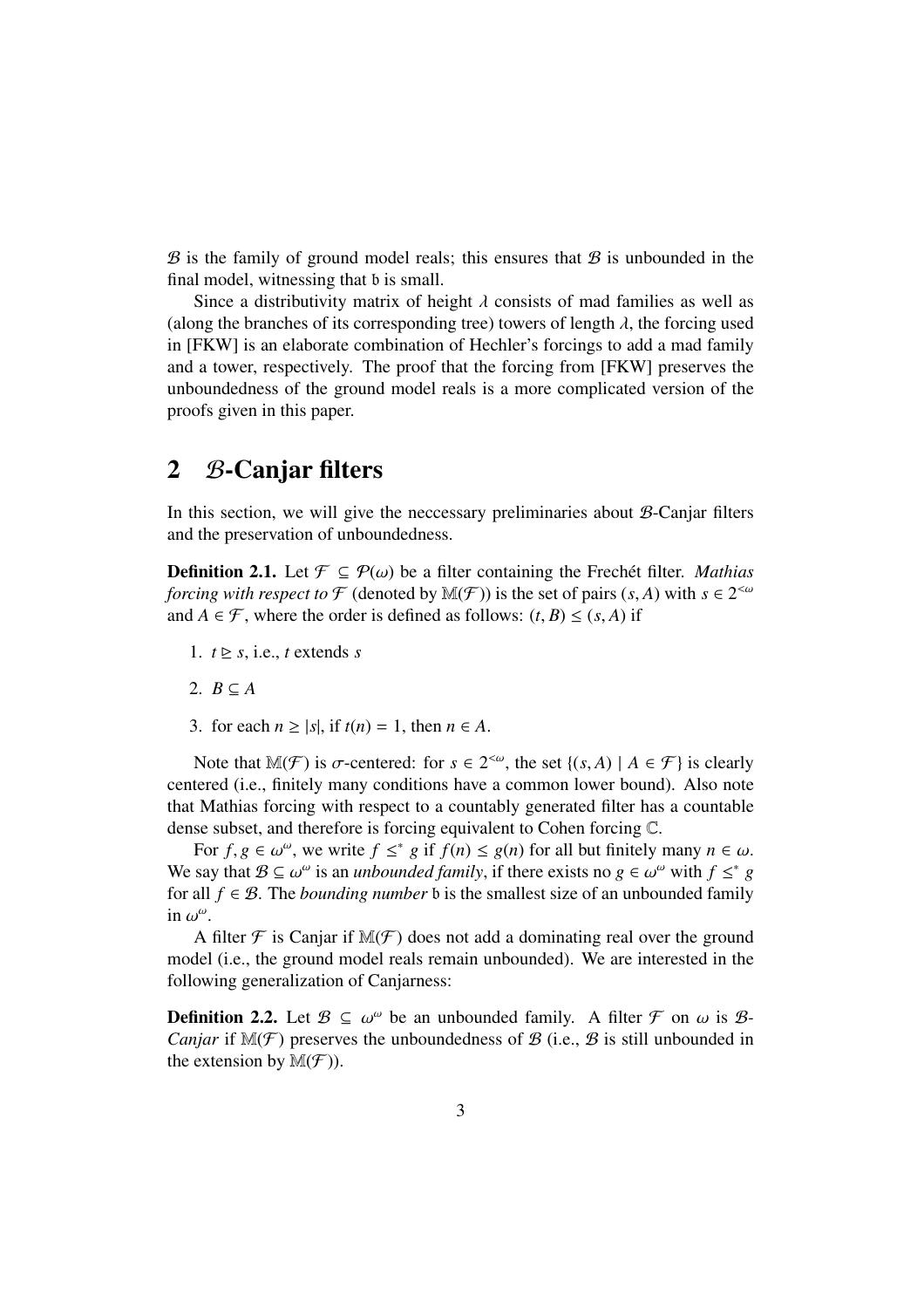### 2.1 A combinatorial characterization of B-Canjarness

Later, we will prove that certain filters are B-Canjar; for that, we use the following combinatorial characterization of  $B$ -Canjarness by Guzmán-Hrušák-Martínez [GHMC14]. This characterization generalizes a characterization of Canjarness by Hrušák-Minami [HM14].

Let F be a filter on  $\omega$ ; recall that a set  $X \subseteq [\omega]^{<\omega}$  is in  $(\mathcal{F}^{<\omega})^+$  if and only if for each  $A \in \mathcal{F}$  there is an  $s \in X$  with  $s \subseteq A$ . Note that if  $G \subseteq \mathcal{F}$  are filters and  $X \in (\mathcal{F}^{<\omega})^+$ , then  $X \in (\mathcal{G}^{<\omega})^+$ .

Given  $\bar{X} = \langle X_n | n \in \omega \rangle$  (with  $X_n \subseteq [\omega]^{<\omega}$  for each  $n \in \omega$ ), and  $f \in \omega^{\omega}$ , let

$$
\bar{X}_f = \bigcup_{n \in \omega} (X_n \cap \mathcal{P}(f(n))).
$$

**Theorem 2.3.** Let  $\mathcal{B} \subseteq \omega^{\omega}$  be an unbounded family. A filter  $\mathcal{F}$  on  $\omega$  is  $\mathcal{B}$ -Canjar *if and only if the following holds: for each sequence*  $\bar{X} = \langle X_n | n \in \omega \rangle \subseteq (\mathcal{F}^{<\omega})^+$ , *there exists an*  $f \in \mathcal{B}$  *such that*  $\bar{X}_f \in (\mathcal{F}^{<\omega})^+$ *.* 

*Proof.* See [GHMC14, Proposition 1]. □

It is well-known that Cohen forcing  $\mathbb C$  preserves<sup>1</sup> the unboundedness of every unbounded family. As mentioned above, Mathias forcing with respect to a countably generated filter is forcing equivalent to  $\mathbb{C}$ , and hence any countably generated filter is  $\mathcal{B}$ -Canjar for every unbounded family  $\mathcal{B}$ . To illustrate the characterization of B-Canjarness from Theorem 2.3, we also want to provide the following easy combinatorial proof of this fact:

Lemma 2.4. *Let* B *be an unbounded family. Then every countably generated filter is* B*-Canjar.*

*Proof.* Let F be a filter generated by  $\{a_n \mid n < \omega\}$ , i.e.,  $A \in \mathcal{F}$  if and only if  $a_n \subseteq A$ for some  $n \in \omega$ . Let  $\bar{X} = \langle X_n | n \in \omega \rangle \subseteq (\mathcal{F}^{<\omega})^+$ . For every  $n \in \omega$ , let  $s_n \in X_n$ with  $s_n \subseteq \bigcap_{k < n} a_k$  (such  $s_n$  exist since  $X_n \in (\mathcal{F}^{< \omega})^+$ ). Let  $g \in \omega^\omega$  be such that  $g(n) = \max(s_n)$  for every  $n \in \omega$ . Since B is unbounded, we can pick  $f \in \mathcal{B}$  such that  $f(n) > g(n)$  for infinitely many *n*. It is easy to check that  $s_n \in \overline{X}_f$  for infinitely many *n*, and this implies that  $\bar{X}_f \in (\mathcal{F}^{<\omega})^+$ , as desired.

Later, we will actually use the following lemma (which is again based on the characterization from the above Theorem 2.3) to show that a filter is B-Canjar.

<sup>&</sup>lt;sup>1</sup>In fact,  $\mathbb C$  is almost bounding.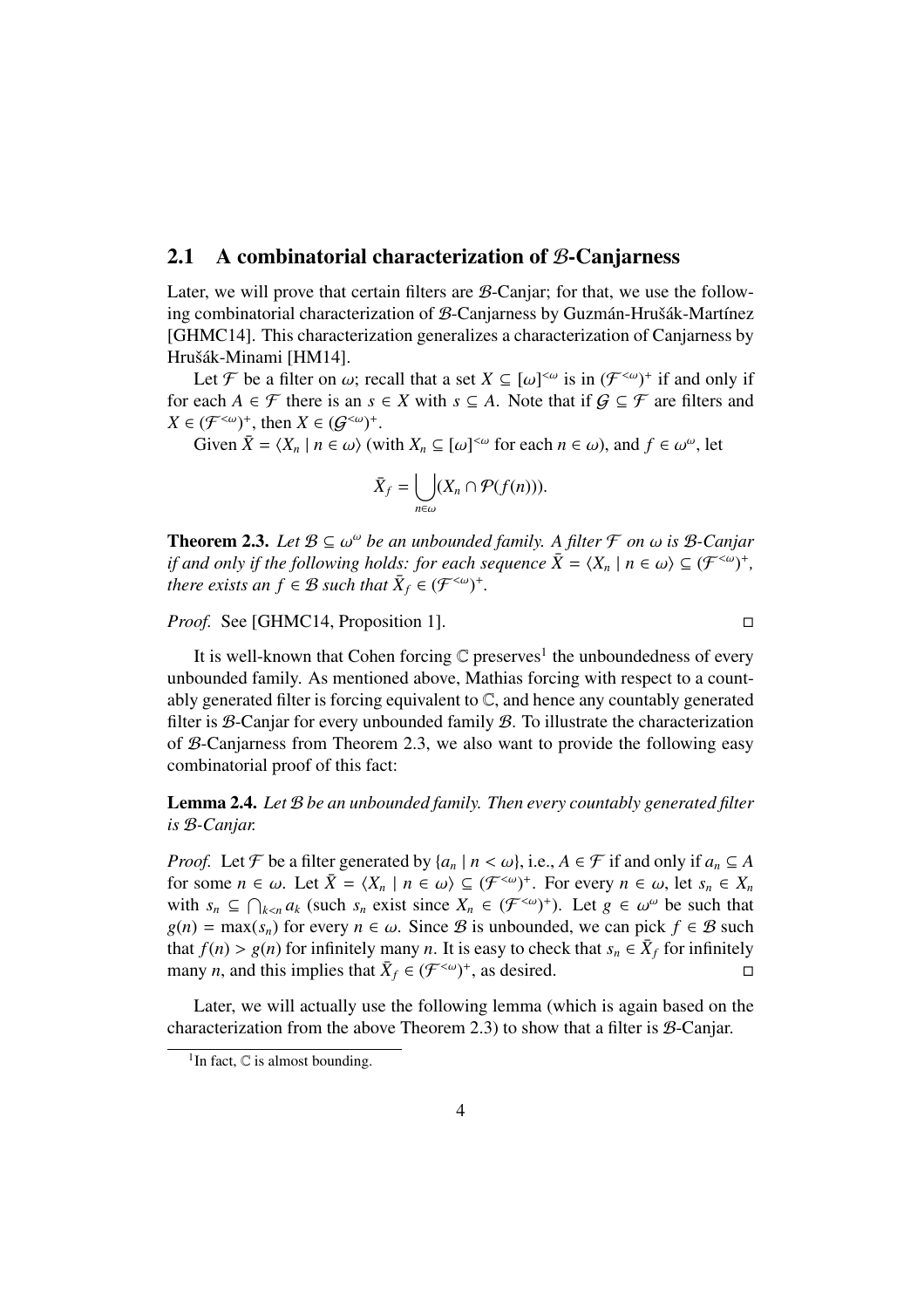**Lemma 2.5.** Let  $V \subseteq W$  be models of ZFC, and assume that  $B \subseteq \omega^{\omega} \cap V$  is *unbounded in W, and that*  $\mathcal{F} \in W$  *is a filter on*  $\omega$ *. Moreover, assume the following: for each sequence*  $\langle X_n \mid n \in \omega \rangle \subseteq (\mathcal{F}^{<\omega})^+$  *there exists a sequence*  $\langle s_n \mid n \in \omega \rangle$ , as *well as a model V' with*  $V \subseteq V' \subseteq W$  *such that* 

- *1.*  $\langle s_n | n \in \omega \rangle \in V',$
- 2.  $s_n \in X_n$  *for each*  $n \in \omega$ *,*
- *3. for each*  $D \in [\omega]^{\omega} \cap V'$  *and for each*  $A \in \mathcal{F}$ *, there exists*  $n \in D$  *such that*  $s_n \subseteq A$ .

*Then*  $\mathcal F$  *is*  $\mathcal B$ *-Canjar (in W).* 

*Proof.* We want to show that  $\mathcal F$  is  $\mathcal B$ -Canjar by proving its characterization given by Theorem 2.3.

So suppose a sequence  $\langle X_n | n \in \omega \rangle \subseteq (\mathcal{F}^{<\omega})^+$  is given. By the hypothesis of the lemma, we can fix  $\{s_n \mid n \in \omega\}$  and *V'* satisfying (1)–(3).

Due to (1), there is *g* ∈ *V*<sup>*n*</sup> such that  $s_n$  ⊆ *g*(*n*) for each  $n \in \omega$ . Since *B* is unbounded in *W*, there is an  $f \in \mathcal{B}$  such that  $g \not\geq^* f$  (i.e., if  $g(n) < f(n)$  for infinitely many  $n \in \omega$ ); to finish the proof, we want to show that

$$
\bar{X}_f = \bigcup_{n \in \omega} (X_n \cap \mathcal{P}(f(n)))
$$

is in  $(\mathcal{F}^{<\omega})^+$ ; so fix  $A \in \mathcal{F}$ ; we will find  $s \in \bar{X}_f$  with  $s \subseteq A$ .

Note that both  $f$  (which is actually in  $V$ ) and  $g$  are in  $V'$ , so there is an infinite set  $D \in V'$  such that  $g(n) \le f(n)$  for each  $n \in D$ . Now use (3) to obtain an  $n \in D$ with  $s_n \subseteq A$ ; observe that  $s_n \in X_n$  by (2), and  $s_n \subseteq g(n) \le f(n)$ , hence  $s_n \in \overline{X}_f$ , as desired. desired. □

## 2.2 Preservation of unboundedness at limits

We will also use the following theorem by<sup>2</sup>Judah-Shelah [JS90] about preservation of unboundedness in finite support iterations:

**Theorem 2.6.** *Suppose*  $\{\mathbb{P}_{\alpha}, \dot{\mathbb{Q}}_{\alpha} \mid \alpha < \delta\}$  *is a finite support iteration of c.c.c. partial orders of limit length*  $\delta$ , and  $\mathcal{B} \subseteq \omega^{\omega}$  *is unbounded and satisfies* 

$$
\forall \mathcal{A} \subseteq \mathcal{B} \left( \left| \mathcal{A} \right| = \mathbf{N}_0 \to \exists f \in \mathcal{B} \; \forall g \in \mathcal{A} \; g \leq^* f \right); \tag{1}
$$

<sup>&</sup>lt;sup>2</sup>In fact, [JS90, Theorem 2.2] is a much more general version than the one presented here.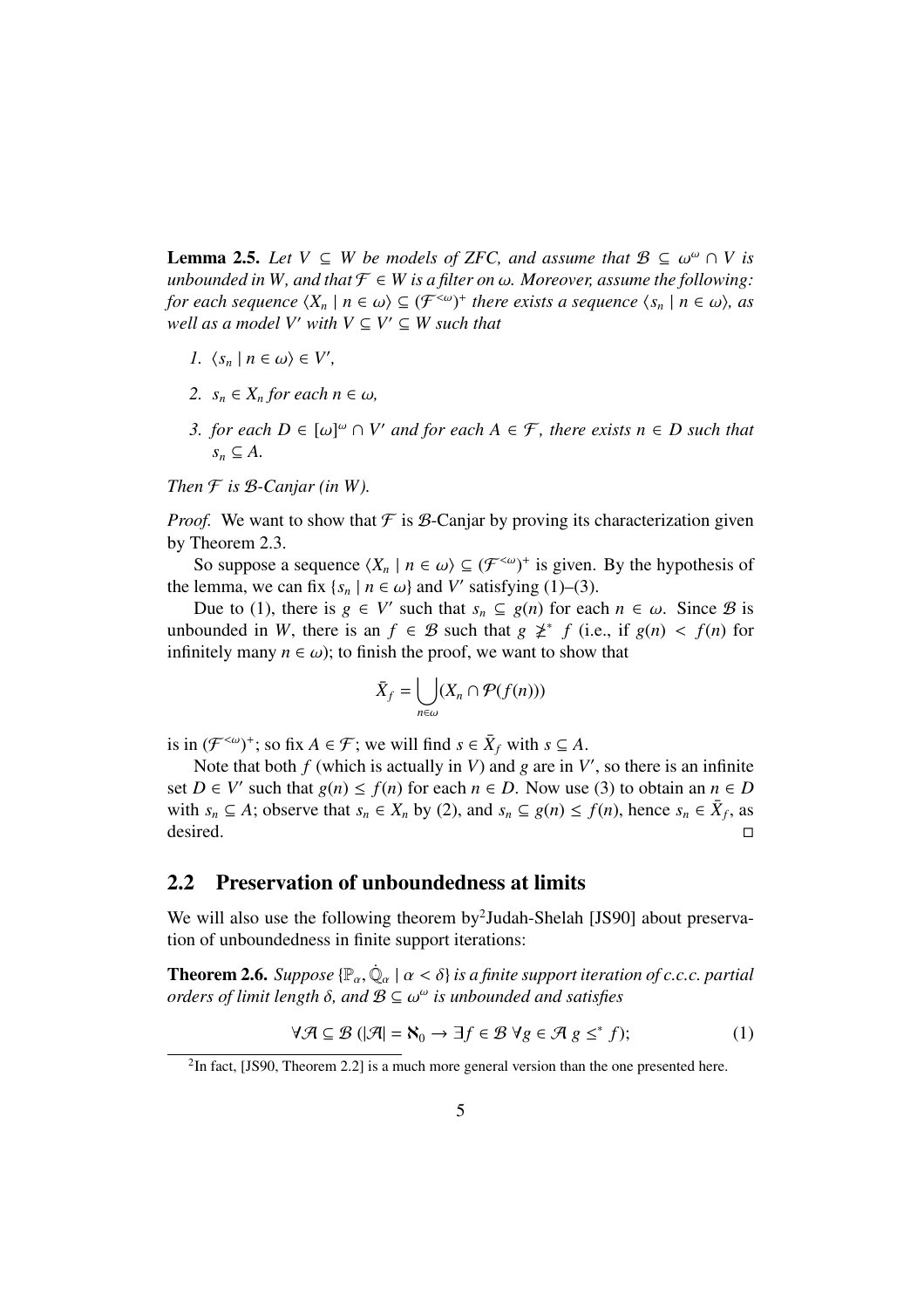*moreover, suppose that*

 $\forall \alpha < \delta \Vdash_{\mathbb{P}_{\alpha}} \mathscr{B}$  *is an unbounded family*".

*Then*  $\mathbb{F}_{\mathbb{P}_{\delta}}$  " $\mathcal{B}$  *is an unbounded family".* 

*Proof.* See [Fis08, Theorem 3.5.2].  $\Box$ 

## 3 Hechler's tower forcing

In this section, we analyze Hechler's forcing from [Hec72] to add a tower. First, we give some basic definitions.

For  $a, b \in [\omega]^\omega$ , we say that  $b \subseteq^* a$  if  $b \setminus a$  is finite, i.e.,  $\subseteq^*$  denotes almostinclusion. For a sequence  $\langle a_{\xi} | \xi < \delta \rangle \subseteq [\omega]^{\omega}$ , we say that  $b \in [\omega]^{\omega}$  is a *pseudointersection* of  $\langle a_{\xi} | \xi < \delta \rangle$  if  $b \subseteq^* a_{\xi}$  for each  $\xi < \delta$ . We say that  $\langle a_{\xi} | \xi < \delta \rangle$ is a *tower of length*  $\delta$  if  $a_n \subseteq^* a_\xi$  for any  $n > \xi$ , and it does not have an infinite pseudo-intersection.

The definition of the forcing we are giving here is not exactly as in [Hec72], but it is easy to see that it is equivalent. Let  $\lambda$  be a regular uncountable cardinal.

**Definition 3.1.** TOW<sub>*i*</sub> is defined as follows:  $p \in TOW_i$  if *p* is a function with finite domain, dom( $p$ )  $\subseteq \lambda$ , and for each  $\alpha \in \text{dom}(p)$ , we have

$$
p(\alpha) = (s_\alpha^p, f_\alpha^p) = (s_\alpha, f_\alpha),
$$

where

- 1.  $s_{\alpha} \in 2^{<\omega}$ ,
- 2. for each  $\beta \in \text{dom}(p)$  with  $\beta < \alpha$ ,  $|s_{\beta}| \geq |s_{\alpha}|$ ,
- 3. dom( $f_{\alpha}$ )  $\subseteq$  dom( $p$ )  $\cap \alpha$ ,
- 4.  $f_{\alpha}$  : dom( $f_{\alpha}$ )  $\rightarrow \omega$ ,
- 5. whenever  $\beta \in \text{dom}(f_\alpha)$ , and  $n \in \omega$  with  $n \in \text{dom}(s_\beta) \cap \text{dom}(s_\alpha)$  and  $n \geq$  $f_{\alpha}(\beta)$ , we have

$$
s_{\beta}(n)=0\rightarrow s_{\alpha}(n)=0.
$$

The order on  $\text{TOW}_{\lambda}$  is defined as follows:  $q \leq p$  ("*q* is stronger than *p*") if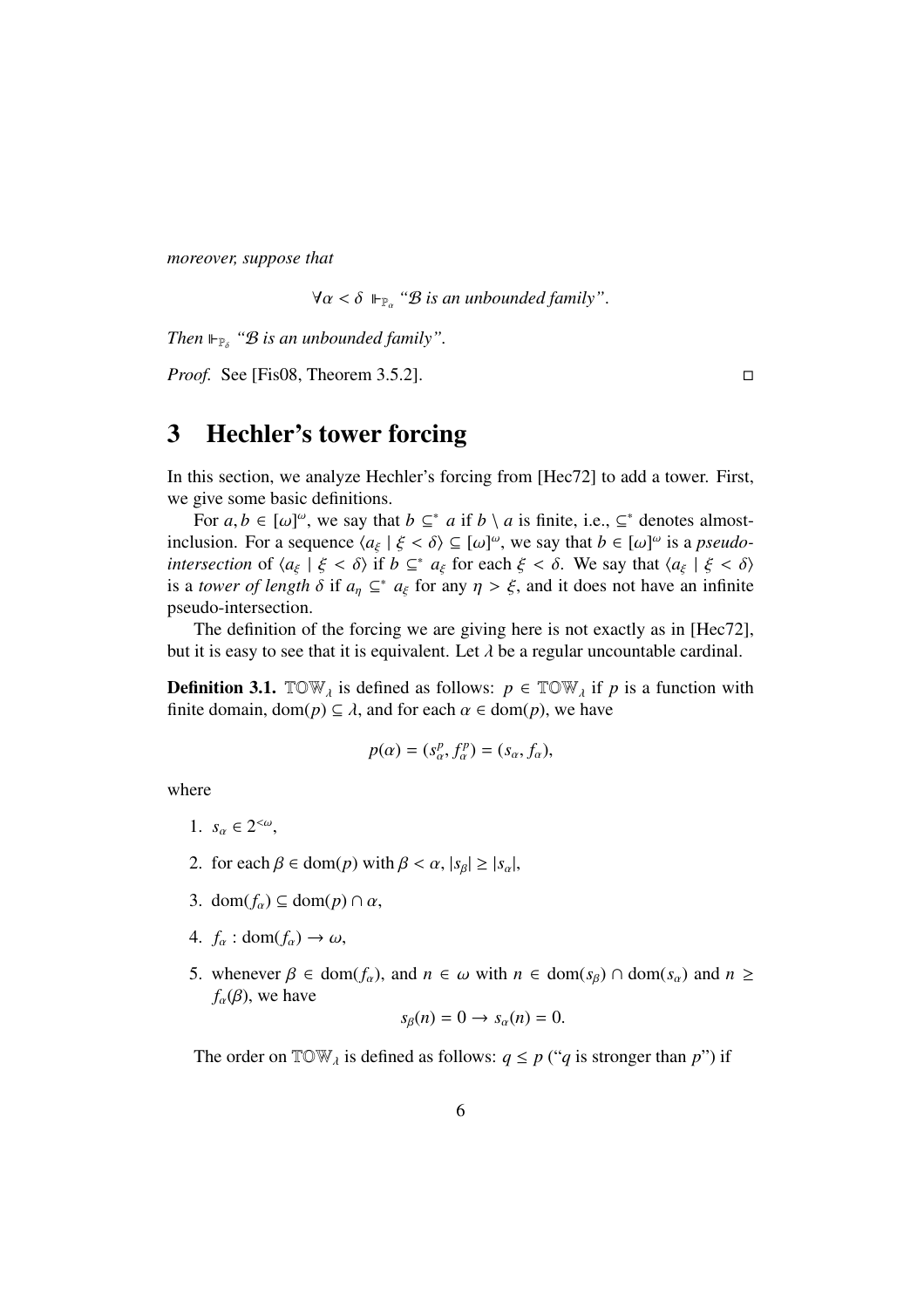- 1. dom( $p$ )  $\subseteq$  dom( $q$ ),
- 2. and for each  $\alpha \in \text{dom}(p)$ , we have
	- (a)  $s_\alpha^p \leq s_\alpha^q$ ,
	- (b) dom $(f_\alpha^p) \subseteq \text{dom}(f_\alpha^q)$  and  $f_\alpha^p(\beta) \ge f_\alpha^q(\beta)$  for each  $\beta \in \text{dom}(f_\alpha^p)$ ,

Given a generic filter *G* for  $TOW<sub>\lambda</sub>$ , we define, for each  $\alpha < \lambda$ ,

$$
a_{\alpha} := \bigcup \{ s_{\alpha}^p \mid p \in G \land \alpha \in \text{dom}(p) \}.
$$

This completes the definition of the forcing.

The generic object  $\langle a_{\alpha} | \alpha < \lambda \rangle$  added by  $\mathbb{T} \mathbb{O} \mathbb{W}_{\lambda}$  is a tower of length  $\lambda$ .

## 3.1 Complete subforcings

For any  $\alpha \leq \lambda$ , let

$$
\mathbb{T} \mathbb{OW}_{\alpha} = \{ p \in \mathbb{T} \mathbb{OW}_{\lambda} \mid \text{dom}(p) \subseteq \alpha \}.
$$

It is quite easy to verify that these subforcings are complete in each other:

**Lemma 3.2.** Let  $\beta < \alpha \leq \lambda$ . Then  $\mathbb{T} \mathbb{OW}_\beta$  is a complete subforcing of  $\mathbb{T} \mathbb{OW}_\alpha$ .

*Proof.* We first show that  $\text{TOW}_{\beta} \subseteq_{ic} \text{TOW}_{\alpha}$ : Let  $p_0, p_1 \in \text{TOW}_{\beta}$  and  $q \in \text{TOW}_{\alpha}$ with  $q \leq p_0, p_1$ . We have to show that there exists a condition  $q' \in TOW_B$  with  $q' \leq p_0, p_1$ . Let  $q' := q \upharpoonright \beta$ . It is very easy to check that  $q'$  is as we wanted.

Let  $p \in \text{TOW}_{\alpha}$ . We want to define a reduction of p to  $\text{TOW}_{\beta}$ . Let  $\text{RED}(p) :=$  $p \restriction \beta$ . Let  $q \in \mathbb{TOW}_{\beta}$  with  $q \leq \mathsf{RED}(p)$ . We have to show that *q* is compatible with p. To show this, we define a witness r as follows:  $dom(r) := dom(p) \cup$ dom(*q*). For  $\gamma \in \text{dom}(q)$  let  $r(\gamma) := q(\gamma)$  and for  $\gamma \in \text{dom}(p) \setminus \text{dom}(q)$ , let  $r(\gamma) := p(\gamma)$ .

First we check that *r* is a condition:

It is very easy to check that  $s^r_\gamma$  and  $f^r_\gamma$  are well-defined with the right domains and ranges for all  $\gamma \in \text{dom}(r)$ .

Assume  $\gamma' \in \text{dom}(f^r_\gamma)$ ,  $m \ge f^r_\gamma(\gamma')$  and  $s^r_{\gamma'}(m) = 0$ . We have to show that  $s_r^r(m) = 0$ , if it is defined. We have three cases, depending on where  $\gamma$  and  $\gamma'$ are. *Case 1:*  $\gamma$ ,  $\gamma' \in \text{dom}(q)$ . So the requirement follows because *q* is a condition. *Case 2:*  $\gamma$ ,  $\gamma' \in \text{dom}(p) \setminus \text{dom}(q)$ . In this case the requirement holds, because *p*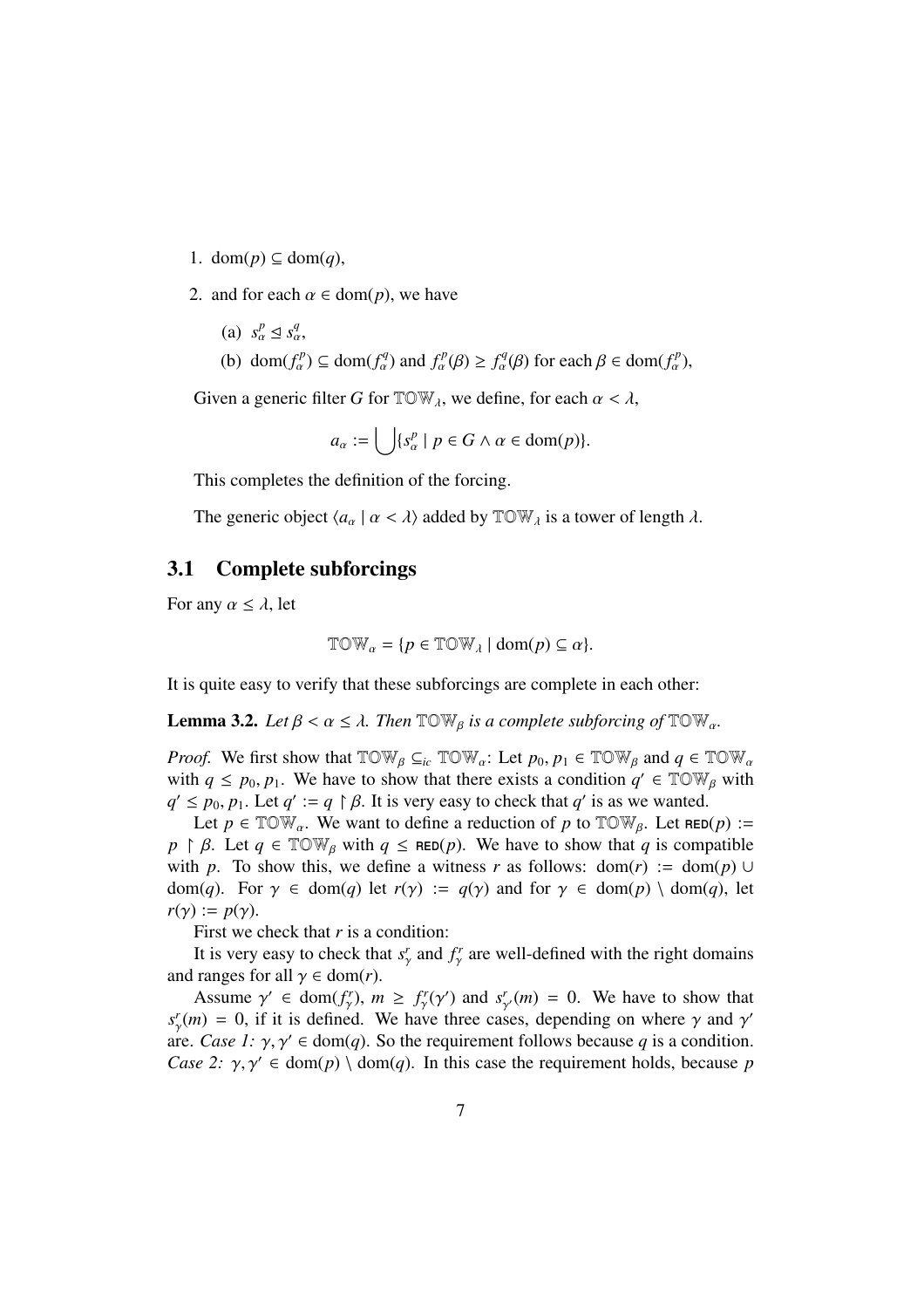is a condition. *Case 3:*  $\gamma \in \text{dom}(p) \setminus \text{dom}(q)$  and  $\gamma' \in \text{dom}(p) \cap \text{dom}(q)$ . So  $\gamma' \in \text{dom}(f^p_\gamma) \setminus \text{dom}(f^q_\gamma)$ . Hence for  $m < |s^p_\gamma|$  this holds because that depends just on *p*. For  $m \ge |s^p_\gamma| = |s^r_\gamma|$ ,  $s^r_\gamma(m)$  is not defined, and we have nothing to show. Other combinations are not possible, because  $\gamma' \in \text{dom}(f_{\gamma}^r)$ .

If  $\gamma \in \text{dom}(q) \cap \text{dom}(p)$  then  $s^p_\gamma = s^{p'}_\gamma \subseteq s^q_\gamma = s^r_\gamma \text{dom}(f^p_\gamma) \subseteq \text{dom}(f^q_\gamma) =$ dom $(f^r_\gamma)$  and for  $\gamma' \in \text{dom}(f^p_\gamma) \cap \text{dom}(f^q_\gamma)$ ,  $f^r_\gamma(\gamma') = f^q_\gamma(\gamma') \leq f^p_\gamma(\gamma')$ , so *r* is a condition which extends both *q* and *p*.  $\Box$ 

### 3.2 Iteration via filtered Mathias forcings

For  $\alpha < \lambda$ , TOW<sub>a</sub> is a complete subforcing of TOW<sub>a+1</sub> by Lemma 3.2, so we can form the quotient  $TOW_{\alpha+1}/TOW_{\alpha}$ . Moreover, because conditions in  $TOW_{\lambda}$  have finite domain,

$$
\mathbb{T}\mathbb{O}\mathbb{W}_\alpha=\bigcup_{\delta<\alpha}\mathbb{T}\mathbb{O}\mathbb{W}_\delta
$$

for each limit ordinal  $\alpha \leq \lambda$ ; in other words,  $TOW_{\alpha}$  is the direct limit of the forcings  $TOW_{\delta}$  for  $\delta < \alpha$ . So  $TOW_{\lambda}$  is forcing equivalent to the finite support iteration of the quotients  $\mathbb{T} \mathbb{O} \mathbb{W}_{\alpha+1}/\mathbb{T} \mathbb{O} \mathbb{W}_{\alpha}$  for  $\alpha < \lambda$ .

Recall that  $\mathbb{M}(\mathcal{F})$  denotes Mathias forcing with respect to the filter  $\mathcal{F}$  (see Definition 2.1). We are now going to show that  $TOW_{\alpha+1}/TOW_{\alpha}$  is forcing equivalent to  $\mathbb{M}(\mathcal{F}_{\alpha})$  for a filter  $\mathcal{F}_{\alpha}$ . Work in an extension by  $\mathbb{TOW}_{\alpha}$ , and note that, for each  $\beta < \alpha$ , a set  $a_{\beta}$  has been added by  $\mathbb{T} \mathbb{O} \mathbb{W}_{\alpha}$ . Let

$$
\mathcal{F}_{\alpha} := \langle \{a_{\beta} \mid \beta < \alpha\} \rangle_{\text{Frechét}},
$$

i.e.,  $\mathcal{F}_{\alpha}$  is the filter generated by (the Frechét filter and) the  $\subseteq^*$ -decreasing sequence  ${a_{\beta} | \beta < \alpha}$  added by  $\mathbb{T} \mathbb{O} \mathbb{W}_{\alpha}$ .

The quotient  $TOW_{\alpha+1}/TOW_{\alpha}$  adds the set  $a_{\alpha}$ . The following lemma will provide a dense embedding from  $TOW_{\alpha+1}/TOW_{\alpha}$  to  $M(F_{\alpha})$  which preserves (the finite appoximations of) the generic real  $a_{\alpha}$ . Therefore,  $a_{\alpha}$  is also the generic real for  $M(\mathcal{F}_{\alpha})$ . Recall that the generic real for  $M(\mathcal{F})$  is a pseudo-intersection of  $\mathcal{F}$ , and the definition of  $\mathcal{F}_{\alpha}$  ensures that a pseudo-intersection of it is almost contained in  $a_{\beta}$  for each  $\beta < \alpha$ , as it is the case for the real  $a_{\alpha}$ .

**Lemma 3.3.**  $\mathbb{T} \text{OW}_{\alpha+1}/\mathbb{T} \text{OW}_{\alpha}$  *is densely embeddable into*  $\mathbb{M}(\mathcal{F}_{\alpha})$ *.* 

*Proof.* We work in a fixed extension by  $TOW_\alpha$ . The embedding  $\iota$  is defined as follows:  $\iota(p) := (s_{\alpha+1}^p, A)$  where

$$
A := \bigcap_{\beta \in \text{dom}(f_{\alpha+1})} (a_{\beta} \cup f_{\alpha+1}(\beta)) \setminus |s^p_{\alpha+1}|.
$$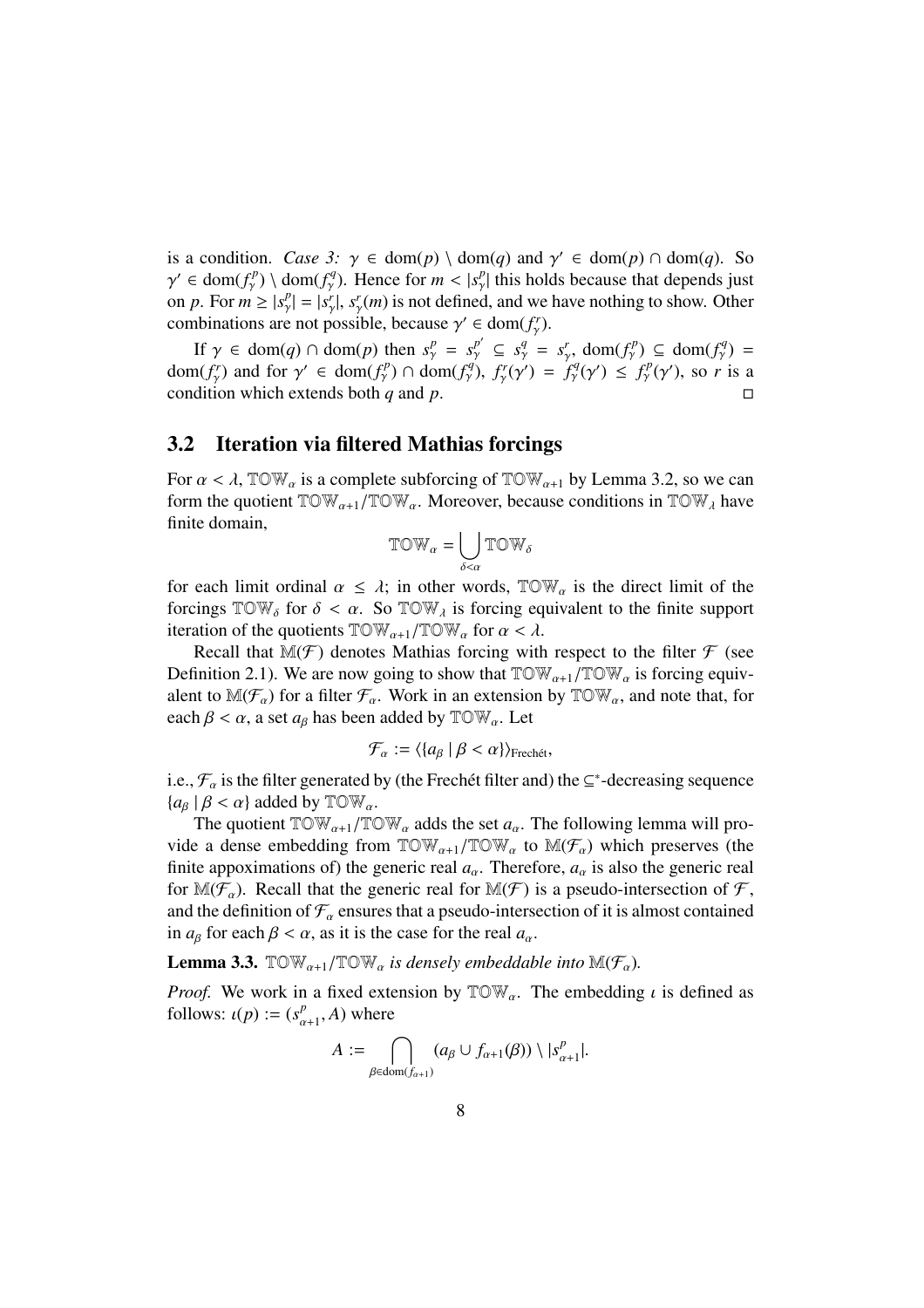To see that it is a dense embedding, we have to check the following conditions:

- 1. (Density) For every condition  $(s, A) \in \mathbb{M}(\mathcal{F}_{\alpha})$  exists a condition p such that  $\iota(p) \leq (s, A).$
- 2. (Incompatibility preserving) If *p* and *p'* are incompatible, then so are  $\iota(p)$ and  $\iota(p')$ .
- 3. (Order preserving) If  $p' \leq p$  then  $\iota(p') \leq \iota(p)$ .

To show (1): Let  $(s, A) \in \mathbb{M}(\mathcal{F}_\alpha)$ . Since  $A \in \mathcal{F}_\alpha$ , there exist finitely many  $\{\beta_j \mid$ *j* < *l*} and *N*  $\in \omega$  such that  $\bigcap_{j \leq l} a_{\beta_j} \setminus N \subseteq A$ . Extend *s* with 0's to  $s_{\alpha+1}$  such that  $|s_{\alpha+1}| = \max(|s|, N)$  and let dom $(f_{\alpha+1}) := {\beta_i | j < l}$  and  $f_{\alpha+1}(\beta_i) := |s_{\alpha+1}|$  for every *j*. Let  $p := \{ (\alpha + 1, (s_{\alpha+1}, f_{\alpha+1})) \} \cup \{ (\beta, (\langle \rangle, \emptyset, \emptyset)) \mid \beta \in \text{dom}(f_{\alpha+1}) \}.$ 

To see, that *p* is in the quotient, let  $q \in G$  arbitrary, it is easy to check, that  $q \cup \{ (\beta, (s_\beta, f_\beta)) \mid \beta \in \text{dom}(p) \setminus \text{dom}(q) \} \leq p, q.$ 

 $u(p) = (s_{\alpha+1}, A')$  where

$$
A' = \bigcap_{\beta \in \text{dom}(f_{\alpha+1})} (a_{\beta} \cup f_{\alpha+1}(\beta)) \setminus |s_{\alpha+1}|.
$$

It follows that

$$
A' \stackrel{(*)}{=} \bigcap_{\beta \in \text{dom}(f_{\alpha+1})} a_{\beta} \setminus |s_{\alpha+1}| \subseteq \bigcap_{j < l} a_{\beta_j} \setminus N \subseteq A
$$

(where (\*) holds because  $|s_{\alpha+1}| \ge f_{\alpha+1}(\beta)$  for every  $\beta$  in their domain). Therefore  $s_{\alpha+1} \ge s$ ,  $A' \subseteq A$ , and  $s_{\alpha+1}(n) = 0$  for all  $n \ge |s|$ . So  $\iota(p) = (s_{\alpha+1}, A') \le (s, A)$ .

We prove (2) by showing the contrapositive: Assume  $\iota(p) = (s, A)$  and  $\iota(p') =$  $(s', A')$  are compatible. Let  $(t, B)$  be a witness. Define *q* as follows:  $dom(q)$  :=  $dom(p) \cup dom(p'),$  for every  $\beta \in dom(q)$  let  $s_{\beta}^q := s_{\beta}^p \cup s_{\beta}^{p'}$ ,  $dom(f_{\beta}^q) := dom(f_{\beta}^p) \cup$ dom( $f_{\beta}^{p'}$ ) and for  $\rho \in \text{dom}(f_{\beta}^q)$  let  $f_{\beta}^q(\rho) = \min(f_{\beta}^p(\rho), f_{\beta}^{p'}(\rho))$ . It is easy to check, that *q* is a condition in the quotient and  $q \le p, p'$ .

To show (3): Let  $p' \leq p$ . By definition that means:  $|s_{\alpha+1}^{p'}| \geq |s_{\alpha+1}^{p'}|$  and dom( $f_{\alpha+1}^{p'}$ )  $\supseteq$  dom( $f_{\alpha+1}^{p}$ ), and  $f_{\alpha+1}^{p'}(\beta) \leq f_{\alpha+1}^{p}(\beta)$  for  $\beta \in \text{dom}(f_{\alpha+1}^{p})$ ; so

$$
A' := \bigcap_{\beta \in \text{dom}(f_{\alpha+1}^{p'})} (a_{\beta} \cup f_{\alpha+1}^{p'}(\beta)) \setminus |s_{\alpha+1}^{p'}| \subseteq \bigcap_{\beta \in \text{dom}(f_{\alpha+1}^p)} (a_{\beta} \cup f_{\alpha+1}^p(\beta)) \setminus |s_{\alpha+1}^p| =: A.
$$

Let  $n \ge |s_{\alpha+1}^p|$  and  $s_{\alpha+1}^{p'}(n) = 1$ . We have to show that  $n \in A$ ; fix  $\beta \in \text{dom}(f_{\alpha+1}^p)$  and show that  $n \in a_{\beta} \cup f_{\alpha+1}^p(\beta)$ . If  $n < f_{\alpha+1}^p(\beta)$ , this is clear. If  $n \ge f_{\alpha+1}^p(\beta)$ , we know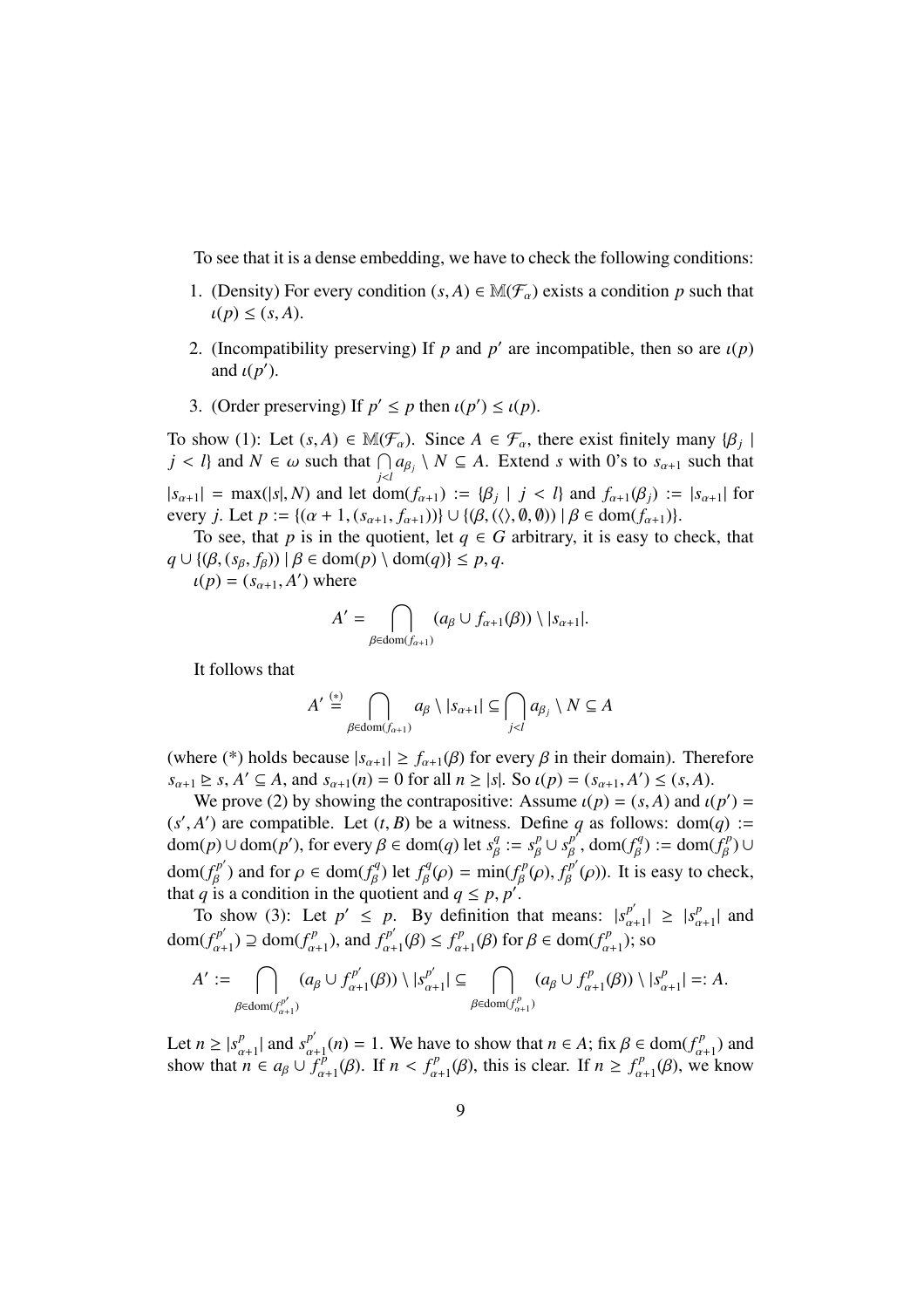that  $s_{\alpha+1}^{p'}$  respects  $f_{\alpha+1}^p$ , and so  $n \in a_\beta$ . So in both cases,  $n \in a_\beta \cup f_{\alpha+1}^p(\beta)$ . This shows that  $(s_{\alpha+1}^{p'}, A') \leq (s_{\alpha+1}^p, A)$ .

As a side result, let us mention that Hechler's forcing for adding a tower is  $\sigma$ -centered:

#### **Corollary 3.4.** *If*  $\lambda \leq \epsilon$ , *then*  $\text{TOW}_{\lambda}$  *is*  $\sigma$ -centered.

*Proof.* Since Mathias forcing with respect to a filter is always  $\sigma$ -centered (see the remark after Definition 2.1) and  $TOW_{\alpha+1}/TOW_{\alpha}$  is densely embeddable into such a forcing by the above lemma, also  $TOW_{\alpha+1}/TOW_{\alpha}$  is  $\sigma$ -centered.

So TOW<sub> $\lambda$ </sub> is a finite support iteration of  $\sigma$ -centered forcings of length at most c. As a matter of fact, the finite support iteration of  $\sigma$ -centered forcings of length strictly less than  $t^+$  is  $\sigma$ -centered (the result was mentioned without proof in  $[Ta194, proof of Lemma 2]$ ; for a proof, see [Bla11] or [Gui19, Lemma 5.3.8]).  $\Box$ 

### 3.3 The filters are B-Canjar

Finally, we show that Hechler's forcing  $TOW<sub>\lambda</sub>$  preserves the unboundedness of certain unbounded families B. More precisely, let *V* be the ground model over which we force with  $TOW_{\lambda}$ , and let  $\mathcal{B} \in V$  be an unbounded family of reals satisfying the closure property (1) from Theorem 2.6, i.e.,

$$
\forall \mathcal{A} \subseteq \mathcal{B} \ (\vert \mathcal{A} \vert = \mathbf{N}_0 \rightarrow \exists f \in \mathcal{B} \ \forall g \in \mathcal{A} \ g \leq^* f);
$$

we want to show that B is still unbounded in the extension by  $TOW<sub>A</sub>$ . Since there always exists an unbounded family  $B$  of size  $\mathfrak b$  satisfying the above closure property,  $TOW<sub>\lambda</sub>$  does not increase the bounding number b (for more details, see Section 5; in fact, we argue there that we even get  $b = \omega_1$  whenever we force with  $TOW<sub>\lambda</sub>$ ).

In Section 3.2, we have defined filters  $\mathcal{F}_{\alpha}$  for  $\alpha < \lambda$  and have shown that TOW, is equivalent to the finite support iteration of the Mathias forcings  $\mathbb{M}(\mathcal{F}_{\alpha})$ . So we can finish the proof by showing that the filters  $\mathcal{F}_{\alpha}$  are  $\mathcal{B}$ -Canjar (and  $\mathbb{M}(\mathcal{F}_{\alpha})$ therefore preserves the unboundedness of  $B$ ), and using Theorem 2.6 at limits. In fact, we show the following:

Theorem 3.5. TOW *preserves the unboundedness of* B*. More precisely,*

*1.* TOW<sub>a</sub> preserves the unboundedness of B for each  $\alpha \leq \lambda$ ,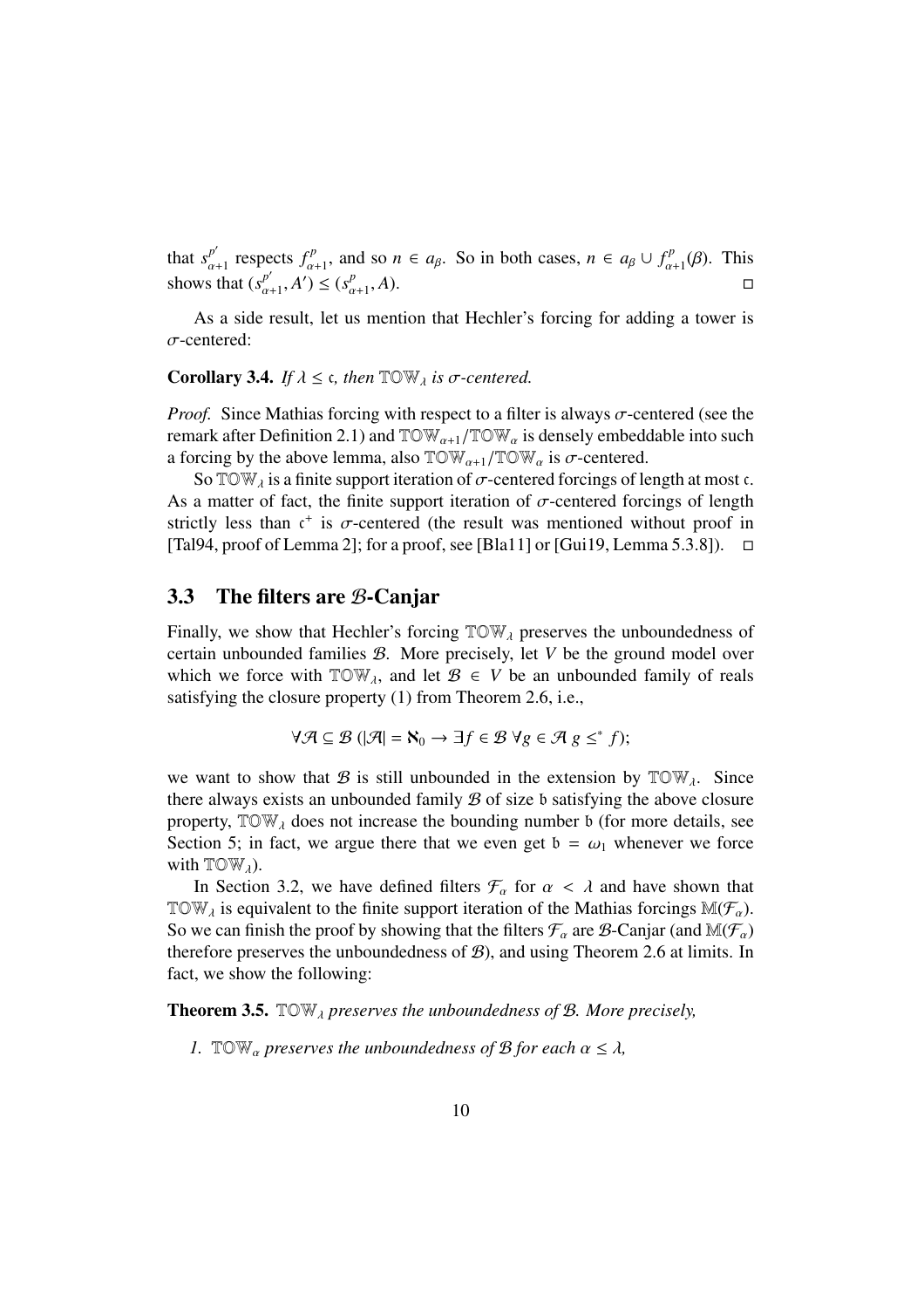#### 2.  $\mathcal{F}_{\alpha}$  *is*  $\beta$ -*Canjar for each*  $\alpha < \lambda$ .

*Proof.* We prove (1) and (2) by (simultaneous) induction on  $\alpha < \lambda$ . So suppose that (1) and (2) holds for all  $\alpha' < \alpha$ .

#### Proof of  $(1)$ :

*In case*  $\alpha = \alpha' + 1$  *is a successor ordinal*, use the fact that (1) holds for  $\alpha'$  by induction, so  $\beta$  is unbounded in the extension by  $\mathbb{T} \mathbb{O} \mathbb{W}_{\alpha'}$ ; recall that, by Lemma 3.3,  $TOW_\alpha = TOW_{\alpha'} \cdot M(F_{\alpha'})$ ; since (2) holds for  $\alpha'$  by induction,  $M(F_{\alpha'})$ preserves the unboundedness of  $\mathcal{B}$ , hence the same is true for  $\mathbb{T} \mathbb{O} \mathbb{W}_\alpha$ , as desired.

*In case*  $\alpha$  *is a limit ordinal*, we use the fact that  $TOW_{\alpha}$  is the finite support iteration of c.c.c. forcings, as well as that (1) holds for each  $\alpha' < \alpha$ ; so we can apply Theorem 2.6 to conclude (1) for  $\alpha$ .

#### Proof of  $(2)$ :

*In case*  $cf(\alpha) \leq \omega$ , just note that  $\mathcal{F}_{\alpha}$  is countably generated; so, by Lemma 2.4,  $\mathcal{F}_{\alpha}$  is  $\beta$ -Canjar, as desired.

*In case*  $cf(\alpha) > \omega$ , we proceed as follows (this is going to be the main technical part of the proof): in order to show that  $\mathcal{F}_{\alpha}$  is  $\mathcal{B}$ -Canjar, it is sufficient to establish the hypothesis of Lemma 2.5.

Let *W* be the extension of *V* by  $\mathbb{T} \mathbb{O} \mathbb{W}_\alpha$ ; note that  $\mathcal{F}_\alpha$  which is generated by the Frechet filter and  $\{a_{\beta} \mid \beta < \alpha\}$  lies in *W*. Now observe that we have already proven (1) for  $\alpha$  (without having used (2) for  $\alpha$ ), i.e., we know that  $\beta$  is unbounded in *W*.

Now suppose that  $\{X_n \mid n \in \omega\} \subseteq (\mathcal{F}_{\alpha}^{<\omega})^+$  is given. We will find  $\{s_n \mid n \in \omega\}$ and *V'* with  $V \subseteq V' \subseteq W$  such that Lemma 2.5(1)–(3) hold.

Since the  $X_n$ 's are essentially reals, the forcing  $TOW_\alpha$  has the c.c.c., and  $cf(\alpha) > \omega$ , we can fix  $\gamma < \alpha$  such that  ${X_n \mid n \in \omega}$  belongs to the extension of *V* by  $\mathbb{T} \circ \mathbb{W}_{\gamma}$ ; let *V'* be the extension by  $\mathbb{T} \circ \mathbb{W}_{\gamma+1}$ ; clearly,  $V \subseteq V' \subseteq W$ .

For each  $n \in \omega$ , we have  $a_{\gamma} \setminus n \in \mathcal{F}_{\alpha}$  and  $X_n \in (\mathcal{F}_{\alpha}^{<\omega})^+$ ; therefore, for each *n*, there exists an  $s \in X_n$  such that  $s \subseteq a_v \setminus n$ . The same holds in *V'* since  $X_n \in V'$ for each *n* and  $a_{\gamma} \in V'$ . Since  $\{X_n \mid n \in \omega\} \in V'$ , we can pick a sequence  $\{s_n \mid n \in \omega\} \in V'$  such that  $s_n \in X_n$  and  $s_n \subseteq a_\gamma \setminus n$  for every *n*.

It remains to show that Lemma 2.5(3) holds true. So fix  $D \in [\omega]^\omega \cap V'$ ; we have to prove that each element of  $\mathcal{F}_{\alpha}$  contains (as a subset) an  $s_n$  for some  $n \in D$ , i.e., that the following holds for each  $\beta < \alpha$ :

$$
\forall k \in \omega \; \exists n \in D \; s_n \subseteq a_\beta \setminus k. \tag{2}
$$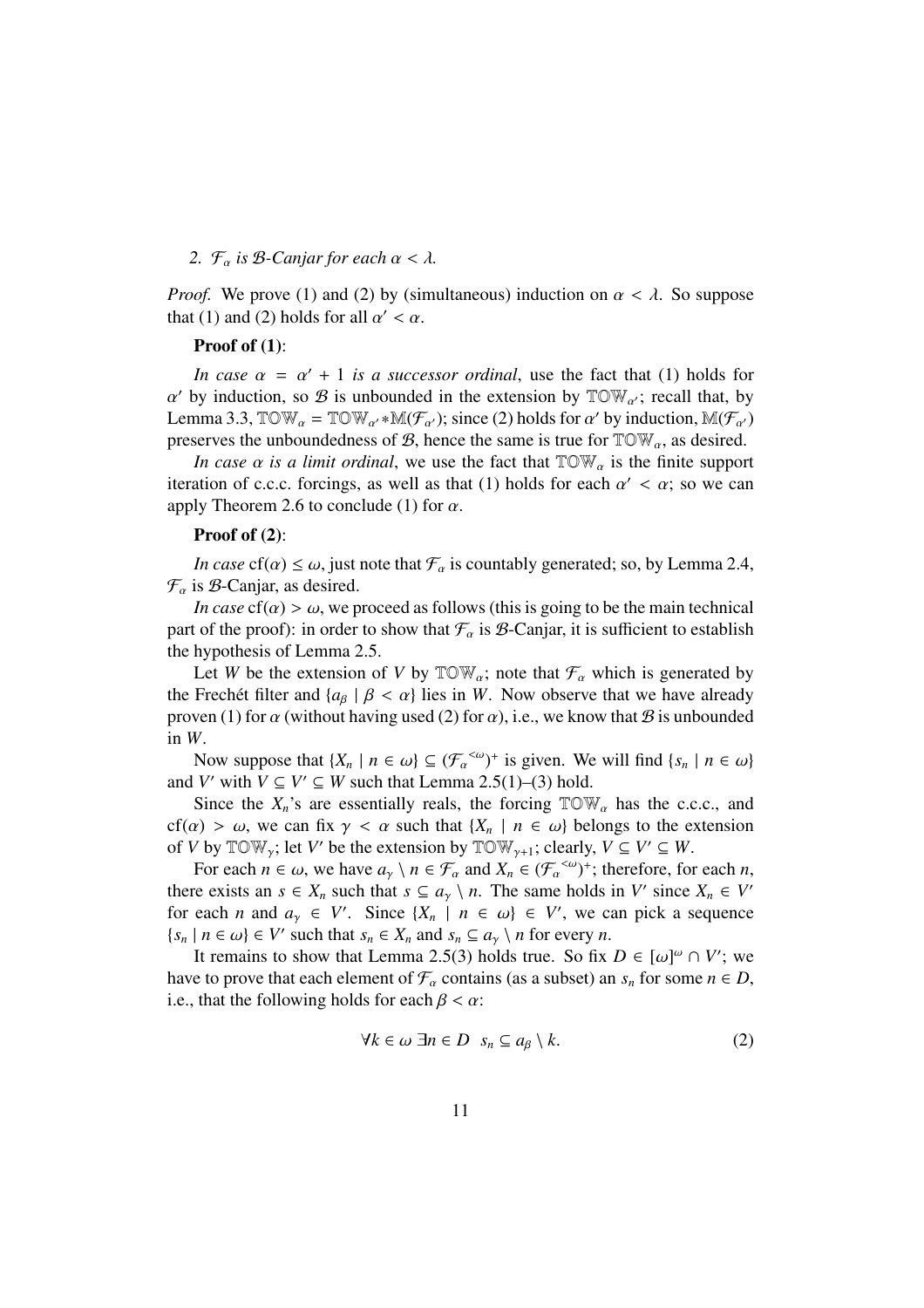*In case*  $\beta \leq \gamma$ , this is easy: fix  $k \in \omega$ ; recall that  $a_{\gamma} \subseteq^* a_{\beta}$ , so we can pick  $n \geq k$ with  $n \in D$  such that  $a_{\gamma} \setminus n \subseteq a_{\beta}$ ; but then  $s_n \subseteq a_{\gamma} \setminus n \subseteq a_{\beta} \setminus k$ , as desired.

*In case*  $\beta > \gamma$ , we show (2) by induction on  $\beta$ : assume we have shown it for every  $\beta' < \beta$ ; we will show it for  $\beta$ .

Fix  $k \in \omega$ , and work in the extension by  $\mathbb{TOW}_\beta$  (note that *D* belongs to the extension by  $\mathbb{T} \mathbb{OW}_{\gamma+1}$ , hence also to the extension by  $\mathbb{T} \mathbb{OW}_{\beta}$  due to  $\beta \geq \gamma + 1$ ); observe that  $a_{\beta}$  is added in the step from  $\beta$  to  $\beta + 1$ , i.e., by the quotient forcing TOW<sub> $\beta$ +1</sub>/TOW<sub> $\beta$ </sub> (which is equivalent to M( $\mathcal{F}_{\beta}$ )). We finish the proof by showing that the set

$$
\{q \in \mathbb{TOW}_{\beta+1}/\mathbb{TOW}_{\beta} \mid \exists n \in D \ \ q \Vdash s_n \subseteq a_{\beta} \setminus k\}
$$

is dense.

Let  $p \in \text{TOW}_{\beta+1}/\text{TOW}_{\beta}$ , so  $p = (s, f)$  where f is a function with finite dom( $f$ )  $\subseteq \beta$ . Let  $\beta' := \max(\text{dom}(f))$ , and note that  $\beta' < \beta$ . Moreover, let  $\ell$  be the maximum of the errors between  $a_{\beta'}$  and all the  $a_{\beta''}$  with  $\beta'' \in \text{dom}(f)$ , and let *L* := max( $\ell$ ,  $k$ , | $s$ |). Use (2) for  $\beta'$  and *L* to pick  $n \in D$  such that  $s_n \subseteq a_{\beta'} \setminus L$ ; because *L* is above the errors between the lines,  $s_n \subseteq a_{\beta'} \setminus L$  for each  $\beta'' \in \text{dom}(f)$ . Now strengthen  $p$  by extending  $s$  first with 0's up to the beginning of  $s_n$  and then concatenate  $s_n$  (this is possible, because  $s_n$  is a subset of each  $a_{\beta\gamma}$  with  $\beta'' \in \text{dom}(f)$ , i.e., in all the sets *s* has to become a subset of); now let  $s_q$  be this extension of *s*; then  $q := (s_q, f)$  is a condition,  $q \leq p$  and

$$
q \Vdash s_n \subseteq a_\beta \setminus k,
$$

as desired.  $\Box$ 

## 4 Hechler's mad family forcing

In this section, we analyze Hechler's forcing from [Hec72] to add a mad family. Again, we start with some basic definitions.

For  $a, b \in [\omega]^\omega$ , we say that *a* and *b* are *almost disjoint* if  $a \cap b$  is finite. Moreover, we say that  $A \subseteq [\omega]^\omega$  is an *almost disjoint family* if *a* and *a'* are almost disjoint whenever  $a, a' \in A$  with  $a \neq a'$ . An almost disjoint family *A* is *maximal* (called *mad family*) if for each  $b \in [\omega]^\omega$  there exists  $a \in A$  such that  $|b \cap a| = \aleph_0$ .

The definition of the forcing we are giving here is not exactly as in [Hec72], but it is easy to see that it is equivalent. Let  $\lambda$  be a regular uncountable cardinal.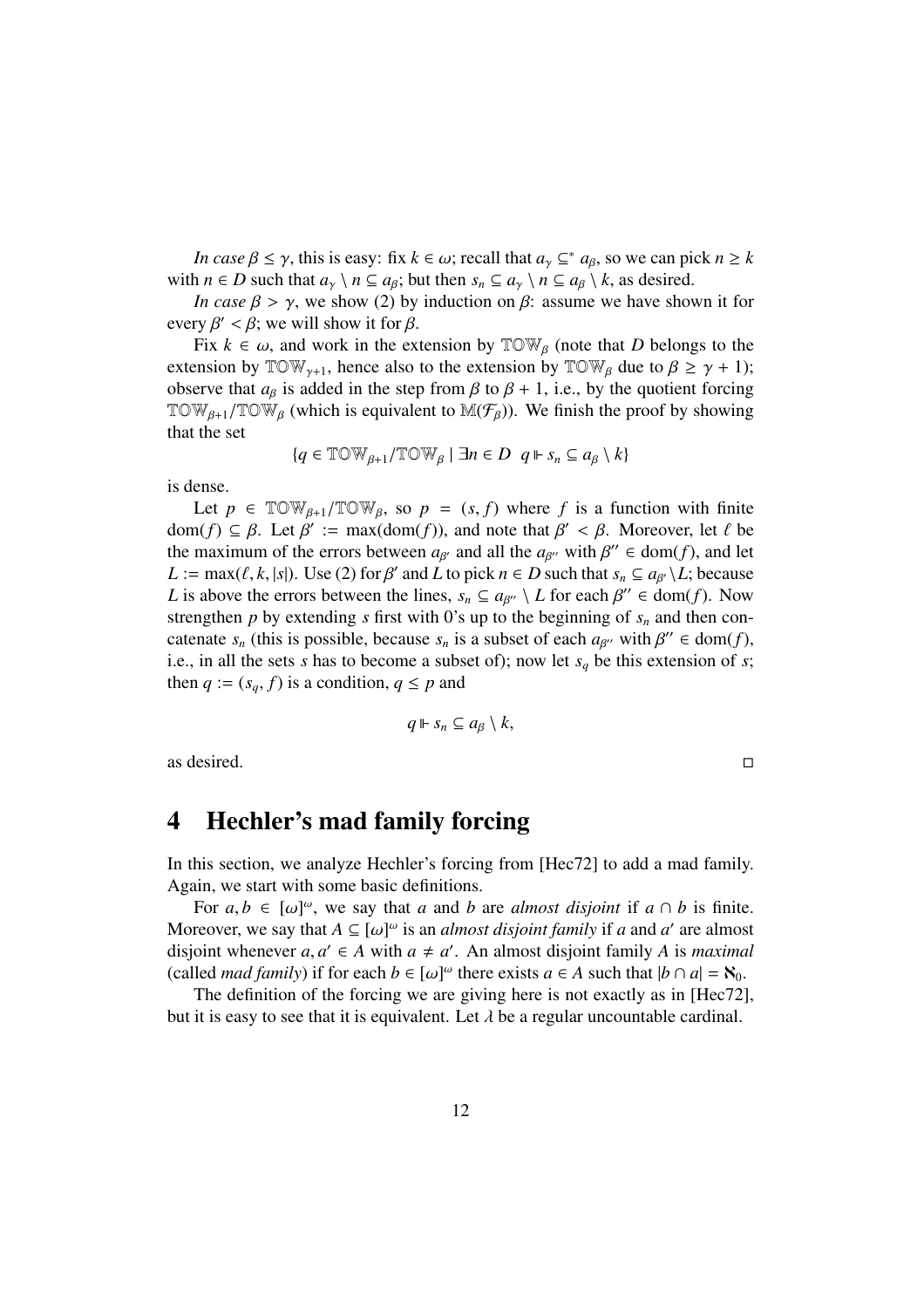**Definition 4.1.** MAD<sub> $\lambda$ </sub> is defined as follows:  $p \in \text{MAD}_{\lambda}$  if *p* is a function with finite domain, dom( $p$ )  $\subseteq \lambda$ , and for each  $\alpha \in \text{dom}(p)$ , we have

$$
p(\alpha) = (s_\alpha^p, h_\alpha^p) = (s_\alpha, h_\alpha),
$$

where

- 1.  $s_{\alpha} \in 2^{<\omega}$ ,
- 2. dom( $h_{\alpha}$ )  $\subseteq$  dom( $p$ )  $\cap \alpha$ ,
- 3.  $h_{\alpha}$  : dom( $h_{\alpha}$ )  $\rightarrow \omega$ ,
- 4. whenever  $\beta \in \text{dom}(h_\alpha)$ , and  $n \in \omega$  with  $n \in \text{dom}(s_\beta) \cap \text{dom}(s_\alpha)$  and  $n \geq$  $h_{\alpha}(\beta)$ , we have

$$
s_{\beta}(n)=0 \vee s_{\alpha}(n)=0.
$$

The order on  $MAD<sub>\lambda</sub>$  is defined as follows:  $q \le p$  ("*q* is stronger than *p*") if

- 1. dom( $p$ )  $\subseteq$  dom( $q$ ),
- 2. and for each  $\alpha \in \text{dom}(p)$ , we have
	- (a)  $s_\alpha^p \leq s_\alpha^q$ ,
	- (b) dom $(h_{\alpha}^p) \subseteq \text{dom}(h_{\alpha}^q)$  and  $h_{\alpha}^p(\beta) \ge h_{\alpha}^q(\beta)$  for each  $\beta \in \text{dom}(h_{\alpha}^p)$ .

Given a generic filter *G* for MAD<sub> $\lambda$ </sub>, we define, for each  $\alpha < \lambda$ ,

$$
a_{\alpha} := \bigcup \{ s_{\alpha}^p \mid p \in G \land \alpha \in \text{dom}(p) \}.
$$

This completes the definition of the forcing.

The generic object  $\{a_{\alpha} \mid \alpha < \lambda\}$  added by  $\mathbb{MAD}_{\lambda}$  is a mad family of size  $\lambda$ . For the proof we refer to [Hec72].

## 4.1 Complete subforcings

Let us start with a useful definition:

**Definition 4.2.** A condition  $p \in \mathbb{MAD}_\lambda$  is called *full* if there exists an  $N \in \omega$  such that for all  $\alpha \in \text{dom}(p)$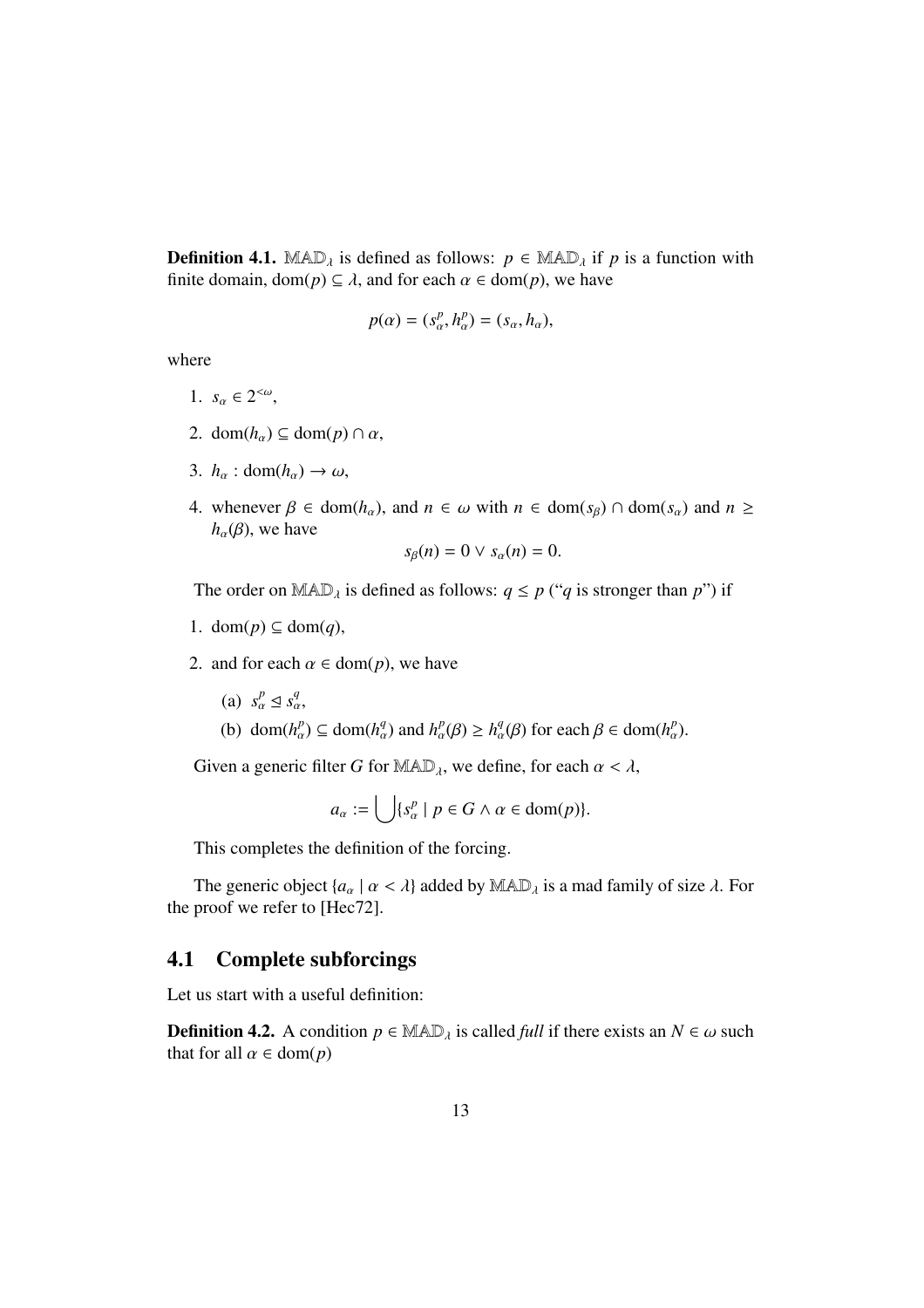- 1.  $|s_{\alpha}^{p}| = N$
- 2.  $N > \max(\text{rng}(h_{\alpha}^{p}))$ .
- 3.  $\forall \beta, \alpha \in \text{dom}(p) \text{ with } \beta < \alpha \text{ it holds that } \beta \in \text{dom}(h_{\alpha}^p).$

The set of full conditions is dense:

**Lemma 4.3.** *For every condition*  $p \in \mathbb{Q}$  *there exists a full condition q with*  $q \leq p$ *and*  $dom(q) = dom(p)$ *. In particular the set of full conditions is dense in*  $MAD<sub>λ</sub>$ *.* 

*Proof.* First extend *p* by defining  $h_{\alpha}(\beta) := |s_{\alpha}^p|$  for every  $\alpha, \beta \in \text{dom}(p)$ , with  $\beta < \alpha$ . It is easy to see, that this extension yields a condition which fulfills (3). Now let

$$
N > \max(\text{rng}(h_{\alpha}^p)), |s_{\alpha}^p|
$$

for every  $\alpha \in \text{dom}(p)$ . For every  $\beta \in \text{dom}(p)$  extend  $s_{\beta}^p$  with 0's to length *N*. It is easy to see that this is a condition and it is full.  $\Box$ 

For any  $C \subseteq \lambda$ , let

$$
\mathbb{MAD}_C = \{ p \in \mathbb{MAD}_\lambda \mid \text{dom}(p) \subseteq C \}.
$$

In particular, for any  $\alpha \leq \lambda$ , we have  $\text{MAD}_{\alpha} = \{p \in \text{MAD}_{\lambda} \mid \text{dom}(p) \subseteq \alpha\}.$ 

Moreover, for  $p \in \text{MAD}_{\lambda}$ , let  $p \upharpoonright C$  be the condition  $p'$  with dom $(p') =$  $dom(p) \cap C$ , and  $s_\alpha^{\overline{p'}} = s_\alpha^p$ , and  $h_\alpha^{\overline{p'}} = h_\alpha^p \upharpoonright C$  for each  $\alpha \in dom(p')$ . Clearly,  $p \upharpoonright C$ is a condition in MAD<sub>C</sub>. Note that if  $C \subseteq \lambda$  is downward closed (i.e., if C is an ordinal), then  $p \upharpoonright C = p \upharpoonright C$ .

**Lemma 4.4.** Let  $C \subseteq \alpha \leq \lambda$ . Then  $\text{MAD}_C$  is a complete subforcing of  $\text{MAD}_\alpha$ .

Before proving the lemma, let us note that in Lemma 3.2 we only prove that TOW<sub>B</sub> is a complete subforcing of TOW<sub>a</sub>, whereas here we prove the more general version for arbitrary  $C \subseteq \alpha$ . For Section 4.2, we need again only the special case of  $\beta < \alpha$ ; the more general version is needed in Section 4.3. In Section 3.3, when dealing with  $TOW<sub>A</sub>$ , we do not need such a more general version, for the following reason: the filter  $\mathcal{F}_{\gamma+1}$  is always countably generated (just because  $\{a_{\gamma} \mid n \in \omega\}$  is a basis, due to the fact that  $a_{\gamma} \subseteq^* a_{\beta}$  for each  $\beta < \gamma$ ), and so the analogue of the set  $C \subseteq \alpha$  needed in Theorem 4.7 can be replaced by any upper bound which is a successor ordinal. This is not possible when dealing with MAD<sub> $\lambda$ </sub> since then  $\mathcal{F}_{\beta}$  is never countably generated unless  $\beta < \omega_1$ .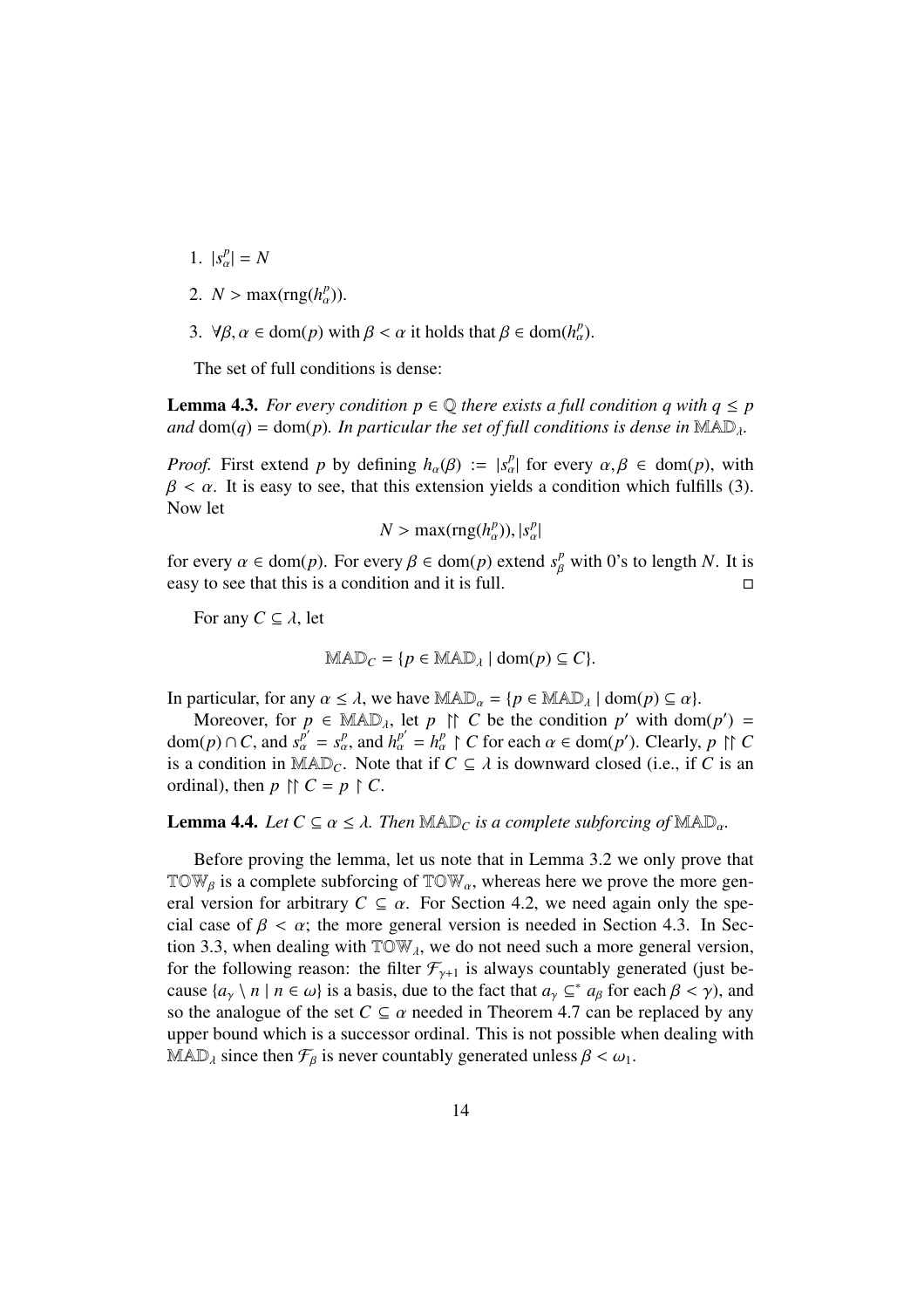*Proof of Lemma 4.4.* We first show that  $\text{MAD}_C \subseteq_{ic} \text{MAD}_\alpha$ : Let  $p_0, p_1 \in \text{MAD}_C$ and  $q \in \text{MAD}_\alpha$  with  $q \leq p_0, p_1$ . We have to show that there exists a condition  $q' \in \mathbb{MAD}_C$  with  $q' \leq p_0, p_1$ . Let  $q' := q \cap C$ . It is very easy to check that  $q'$  is as we wanted.

Let  $p \in \text{MAD}_{\alpha}$ . We want to define a reduction of p to  $\text{MAD}_C$ . Let  $p' \leq p$  be a full condition as in Lemma 4.3. Let  $\text{RED}(p) := p' \upharpoonright C$ .

Let  $q \leq \text{RED}(p)$ ,  $q \in \text{MAD}_C$ . We have to show that *q* is compatible with *p*. To show this, we define a witness *r* as follows:  $dom(r) := dom(p') \cup dom(q)$ . For  $\beta \in \text{dom}(q)$  let  $s_{\beta}^r := s_{\beta}^q$ , and for  $\beta \in \text{dom}(q) \cap \text{dom}(p')$  let  $\text{dom}(h_{\beta}^r) :=$ dom( $h_{\beta}^q$ )  $\cup$  dom( $h_{\beta}^{p'}$ ),  $h_{\beta}^r(\beta') = \min(h_{\beta}^q(\beta'), h_{\beta}^{p'}(\beta'))$  for every  $\beta' \in \text{dom}(h_{\beta}')$ , for  $\beta \in \text{dom}(q) \setminus \text{dom}(p')$  let  $h_{\beta}^r := h_{\beta}^q$ . For  $\beta \in \text{dom}(p') \setminus \text{dom}(q)$  let  $s_{\beta}^r := s_{\beta}^{p'}$  and  $h_{\beta}^r := h_{\beta}^{p'}$ .

First we check that *r* is a condition:

It is very easy to check that  $s^r_\beta$  and  $h^r_\beta$  are well-defined with the right domains and ranges for all  $\beta \in \text{dom}(r)$ .

Assume  $\beta' \in \text{dom}(h_{\beta}^r)$ ,  $m \geq h_{\beta}^r(\beta')$  and  $s_{\beta}^r(m) = 1$ . We have to show that  $s_{\beta}^r(m) = 0$ , if it is defined. We have three cases, depending on where  $\beta$  and  $\beta'$ are. *Case 1:*  $\beta$ ,  $\beta' \in \text{dom}(q)$ . So the requirement follows because q is a condition. *Case 2:*  $\beta$ ,  $\beta' \in \text{dom}(p') \setminus \text{dom}(q)$ . In this case the requirement holds, because *p'* is a condition. *Case 3*:  $\beta \in \text{dom}(p') \setminus \text{dom}(q)$  and  $\beta' \in \text{dom}(p') \cap \text{dom}(q)$ . So  $\beta' \in \text{dom}(h_\beta^{p'}) \setminus \text{dom}(h_\beta^q)$ . So for  $m < |s_\beta^{p'}|$  this holds because that depends just on *p'*. For  $m \ge |s_{\beta}^{p'}|$ , only  $s_{\beta'}(m)$  is defined, and we have nothing to show. Other combinations are not possible, because  $\beta' \in \text{dom}(h_{\beta}')$ .

If  $\beta \in \text{dom}(q) \cap \text{dom}(p')$  then  $s_\beta^{p'} = s_\beta^{reo(p)} \subseteq s_\beta^q = s_\beta^r$ ,  $\text{dom}(h_\beta^{p'})$ ,  $\text{dom}(h_\beta^q) \subseteq$ dom $(h_{\beta}^r)$  and for  $\beta' \in \text{dom}(h_{\beta}^{p'}) \cap \text{dom}(h_{\beta}^q), h_{\beta}^r(\beta') \leq h_{\beta}^{p'}(\beta'), h_{\beta}^q(\beta'),$  so *r* is a condition, which extends both *q* and *p'* (and therefore *p*).

### 4.2 Iteration via filtered Mathias forcings

By Lemma 4.4, MAD<sub>β</sub> is a complete subforcing of MAD<sub>*a*</sub> for each  $\beta < \alpha \leq \lambda$ . In particular, MAD<sub>a</sub> is a complete subforcing of MAD<sub>a+1</sub> for each  $\alpha < \lambda$ , so we can form the quotient  $MAD_{\alpha+1}/MAD_{\alpha}$ . Moreover, because conditions in  $MAD_{\alpha}$  have finite domain,

$$
\mathrm{MAD}_\alpha = \bigcup_{\delta < \alpha} \mathrm{MAD}_\delta
$$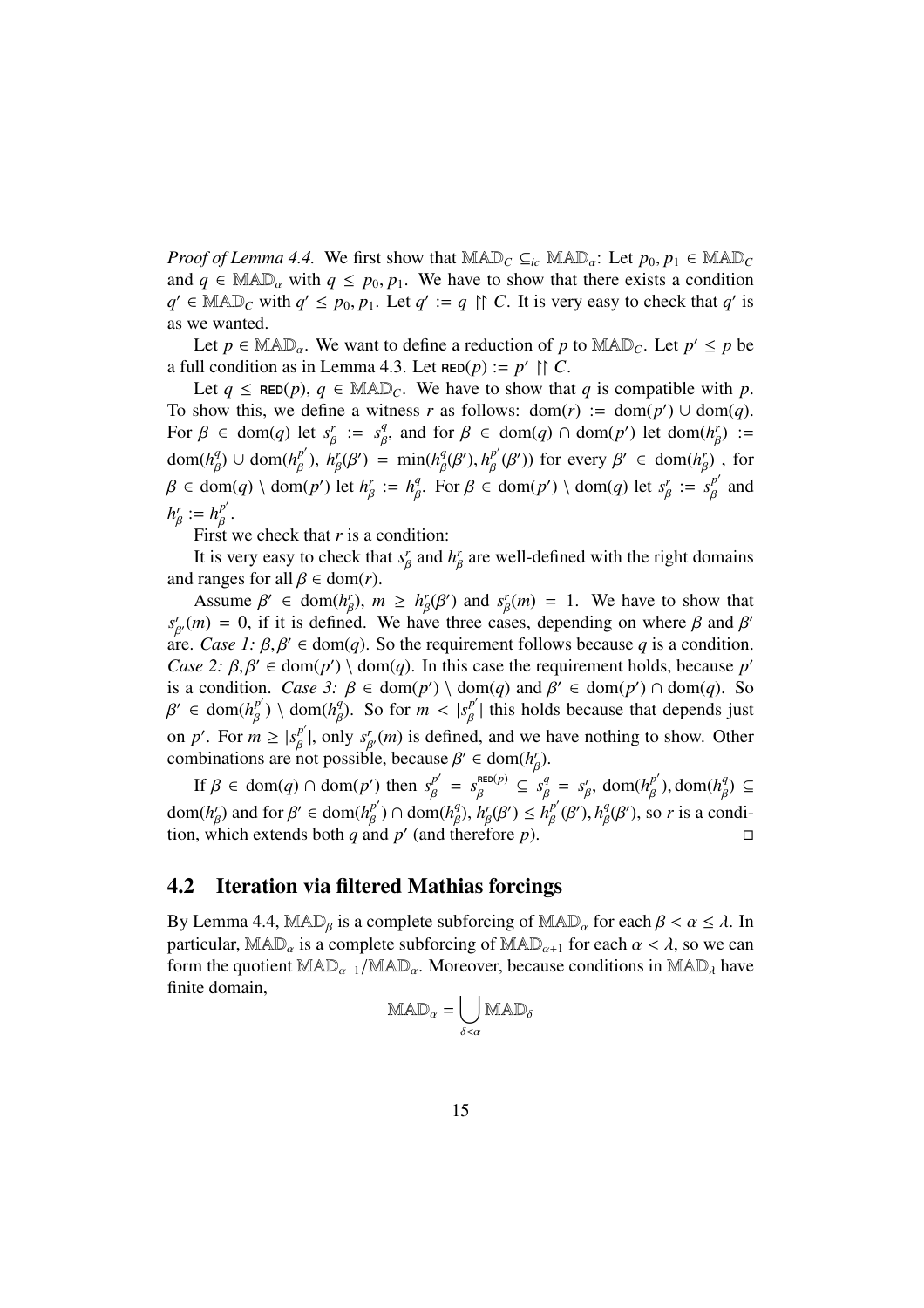for each limit ordinal  $\alpha \leq \lambda$ ; in other words, MAD<sub> $\alpha$ </sub> is the direct limit of the forcings MAD<sub> $\delta$ </sub> for  $\delta < \alpha$ . So MAD<sub> $\lambda$ </sub> is forcing equivalent to the finite support iteration of the quotients  $\text{MAD}_{\alpha+1}/\text{MAD}_{\alpha}$  for  $\alpha < \lambda$ .

Recall that  $\mathbb{M}(\mathcal{F})$  denotes Mathias forcing with respect to the filter  $\mathcal F$  (see Definition 2.1). We are now going to show that  $\text{MAD}_{\alpha+1}/\text{MAD}_{\alpha}$  is forcing equivalent to  $M(\mathcal{F}_{\alpha})$  for a filter  $\mathcal{F}_{\alpha}$ . Work in an extension by  $MAD_{\alpha}$ , and note that, for each  $\beta < \alpha$ , a set  $a_{\beta}$  has been added by  $\mathbb{MAD}_{\alpha}$ . Let

$$
\mathcal{F}_{\alpha} := \langle \{\omega \setminus a_{\beta} \mid \beta < \alpha\} \rangle_{\text{Frech\acute{e}t}},
$$

i.e.,  $\mathcal{F}_{\alpha}$  is the filter generated by (the Frechet filter and) the complements of the members of the ad family  ${a_{\beta} | \beta < \alpha}$  added by  $MAD_{\alpha}$ .

The quotient  $\text{MAD}_{\alpha+1}/\text{MAD}_{\alpha}$  adds the set  $a_{\alpha}$ . The following lemma will provide a dense embedding from  $\text{MAD}_{\alpha+1}/\text{MAD}_{\alpha}$  to  $\text{M}(\mathcal{F}_{\alpha})$  which preserves (the finite appoximations of) the generic real  $a_{\alpha}$ . Therefore,  $a_{\alpha}$  is also the generic real for  $M(\mathcal{F}_{\alpha})$ . Recall that the generic real for  $M(\mathcal{F})$  is a pseudo-intersection of  $\mathcal{F}$ , and the definition of  $\mathcal{F}_{\alpha}$  ensures that a pseudo-intersection of it is almost disjoint from  $a_{\beta}$  for each  $\beta < \alpha$ , as it is the case for the real  $a_{\alpha}$ .

#### **Lemma 4.5.** MAD<sub> $\alpha+1$ </sub>/MAD<sub> $\alpha$ </sub> *is densely embeddable into* M( $\mathcal{F}_{\alpha}$ ).

*Proof.* We work in a fixed extension by  $\text{MAD}_{\alpha}$ . The embedding  $\iota$  is defined as follows:  $\iota(p) := (s_{\alpha+1}^p, A)$  where

$$
A := \bigcap_{\beta \in \text{dom}(h_{\alpha+1}^p)} ((\omega \setminus a_{\beta}) \cup h(\beta)) \setminus |s|.
$$

To see that it is a dense embedding, we have to check the following conditions:

- 1. For every condition  $(s, A) \in M(\mathcal{F}_{\alpha})$  exists a condition p such that  $\iota(p) \leq$  $(s, A)$ .
- 2. If *p* and *p'* are incompatible, then so are  $\iota(p)$  and  $\iota(p')$ .
- 3. If  $p' \leq p$  then  $\iota(p') \leq \iota(p)$ .

To show (1): Let  $(s, A) \in M(\mathcal{F}_\alpha)$ . Since  $A \in \mathcal{F}_\alpha$ , there exist finitely many  $\{\beta_i \mid i <$ *m*} and  $N \in \omega$  such that  $\bigcap_{i=1}^n (\omega \setminus a_{\beta_i}) \setminus N \subseteq A$ . Extend *s* with 0's to  $s_{\alpha+1}$  such that  $|s_{\alpha+1}| = \max(|s|, N, \max\{h(\beta) \mid \beta \in \text{dom}(h)\})$  and extend *h* with value  $|s_{\alpha+1}|$  to  $h_{\alpha+1}$ such that dom( $h_{\alpha+1}$ ) = dom( $h$ )  $\cup \{\beta_i \mid i < m\}$ . Let  $p := \{(\alpha+1, (s_{\alpha+1}, h_{\alpha+1}))\}$  $\{(\beta, (\langle \rangle, \emptyset, \emptyset)) \mid \beta \in \text{dom}(h_{\alpha+1})\}.$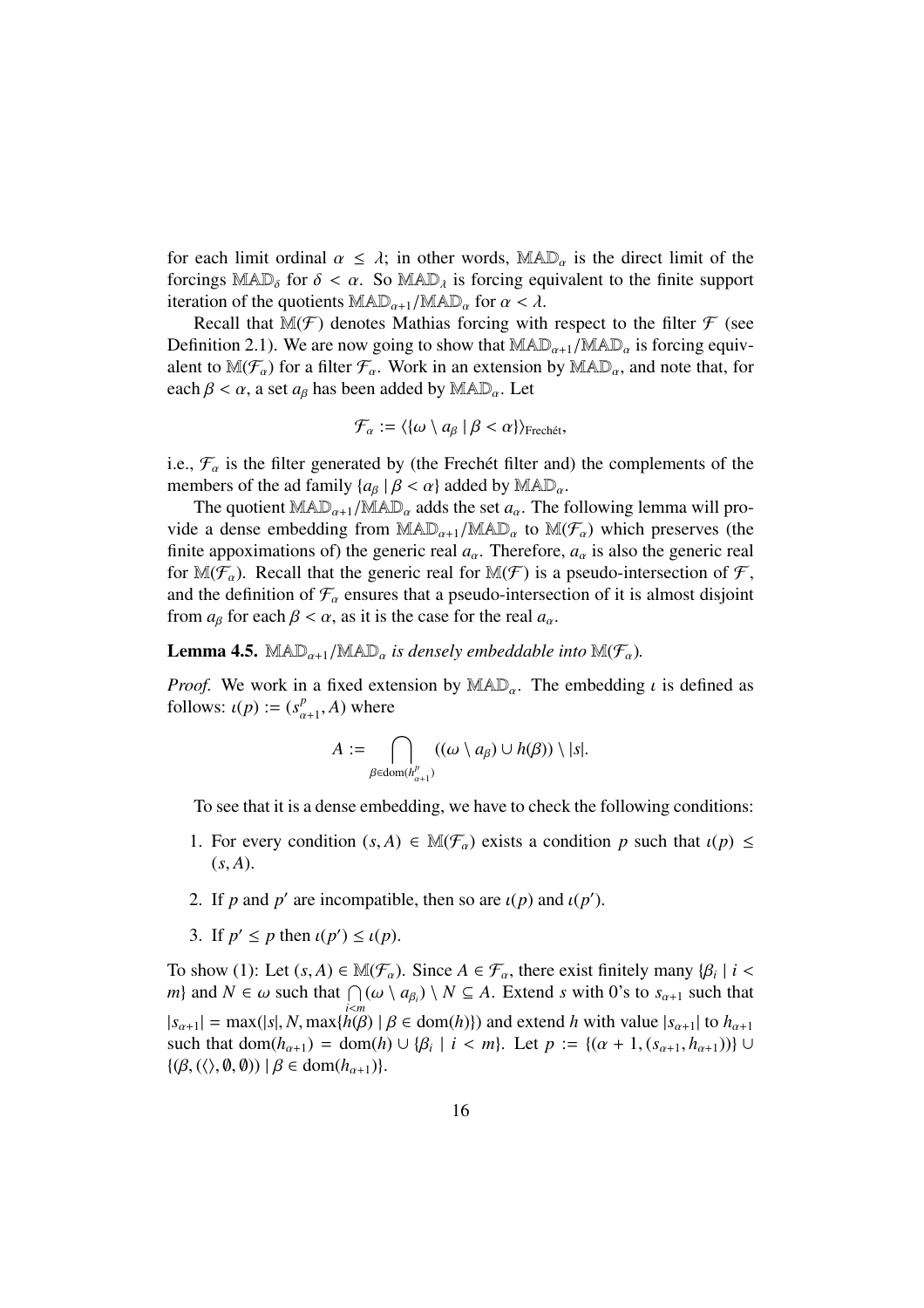$u(p) = ((s_{\alpha+1}, A'))$  where  $A' =$  $\cap$ 

$$
A' = \bigcap_{\beta \in \text{dom}(h_{\alpha+1})} ((\omega \setminus a_{\beta}) \cup h_{\alpha+1}(\beta)) \setminus |s_{\alpha+1}|.
$$

It follows that  $A' \stackrel{(*)}{=} \cap$  $\bigcap_{\beta \in \text{dom}(h_{\alpha+1})} (\omega \setminus a_{\beta}) \setminus |s_{\alpha+1}| \subseteq \bigcap_{i \leq m} (\omega \setminus a_{\beta_i}) \setminus N \subseteq A$  (where (\*) holds because  $|s_{\alpha+1}| \geq h_{\alpha+1}(\beta)$  for every  $\beta \in \text{dom}(h_{\alpha+1})$ ). Therefore  $s_{\alpha+1} \geq s$ ,  $A' \subseteq A$ , and  $s'(n) = 0$  for all  $n \ge |s|$ . So  $\iota(p) = (s_{\alpha+1}, A') \le (s, A)$ .

We prove (2) by showing the contrapositive: Assume  $\iota(p) = (s, A)$  and  $\iota(p') =$  $(s', A')$  are compatible. Let  $(t, B)$  be a witness. Define *q* as follows:  $dom(q)$  :=  $dom(p) \cup dom(p'),$  for every  $\beta \in dom(q)$  let  $s_{\beta}^q := s_{\beta}^p \cup s_{\beta}^{p'}$ ,  $dom(h_{\beta}^q) := dom(h_{\beta}^p) \cup$ dom( $h_{\beta}^{p'}$ ) and for  $\rho \in \text{dom}(h_{\beta}^{q})$  let  $h_{\beta}^{q}(\rho) = \min(h_{\beta}^{p}(\rho), h_{\beta}^{p'}(\rho))$ . It is easy to check, that *q* is a condition in the quotient and  $q \le p, p'$ .

To show (3): Let  $p' \leq p$ . By definition it follows that  $|s_{\alpha+1}^{p'}| \geq |s_{\alpha+1}^{p'}|$  and dom( $h_{\alpha+1}^{p'}$ )  $\supseteq$  dom( $h_{\alpha+1}^{p'}$ ) and  $h_{\alpha+1}^{p'}(\beta) \leq h_{\alpha+1}^{p}(\beta)$  for  $\beta \in \text{dom}(h_{\alpha+1}^{p'})$ ; so

$$
A' := \bigcap_{\beta \in \text{dom}(h_{\alpha+1}^{p'})} ((\omega \setminus a_{\beta}) \cup h_{\alpha+1}^{p'}(\beta)) \setminus |s_{\alpha+1}^{p'}| \subseteq \bigcap_{\beta \in \text{dom}(h_{\alpha+1}^{p})} ((\omega \setminus a_{\beta}) \cup h_{\alpha+1}^{p}(\beta)) \setminus |s| =: A.
$$

Let  $n \ge |s_{\alpha+1}^p|$  and  $s_{\alpha+1}^{p'}(n) = 1$ . We have to show that  $n \in A$ ; fix  $\beta \in \text{dom}(h_{\alpha+1}^p)$  and show that  $n \in (\omega \setminus a_{\beta}) \cup h_{\alpha+1}^p(\beta)$ . If  $n < h_{\alpha+1}^p(\beta)$ , this is clear. If  $n \ge h_{\alpha+1}^p(\beta)$ , we know that  $s_{\alpha+1}^{p'}$  respects  $h_{\alpha+1}^p$ , and so  $n \in \omega \setminus a_\beta$ . So in both cases,  $n \in (\omega \setminus a_\beta) \cup h_{\alpha+1}^{p'(\beta)}$ . This shows that  $(s_{\alpha+1}^{p'}, A') \le (s, A)$ .

As a side result, let us mention that Hechler's forcing for adding a mad family is  $\sigma$ -centered:

#### **Corollary 4.6.** *If*  $\lambda \leq \epsilon$ , then MAD<sub> $\lambda$ </sub> is  $\sigma$ -centered.

*Proof.* The proof is completely analogous to the proof of Corollary 3.4.  $\Box$ 

### 4.3 The filters are B-Canjar

Finally, as we did in Section 3.3 for Hechler's tower forcing  $TOW<sub>A</sub>$ , we show that Hechler's forcing  $MAD_{\lambda}$  preserves the unboundedness of certain unbounded families B. More precisely, let *V* be the ground model over which we force with  $\text{MAD}_\lambda$ , and let  $\mathcal{B} \in V$  be an unbounded family of reals satisfying the closure property (1) from Theorem 2.6, i.e.,

$$
\forall \mathcal{A} \subseteq \mathcal{B} \ (\vert \mathcal{A} \vert = \aleph_0 \to \exists f \in \mathcal{B} \ \forall g \in \mathcal{A} \ g \leq^* f);
$$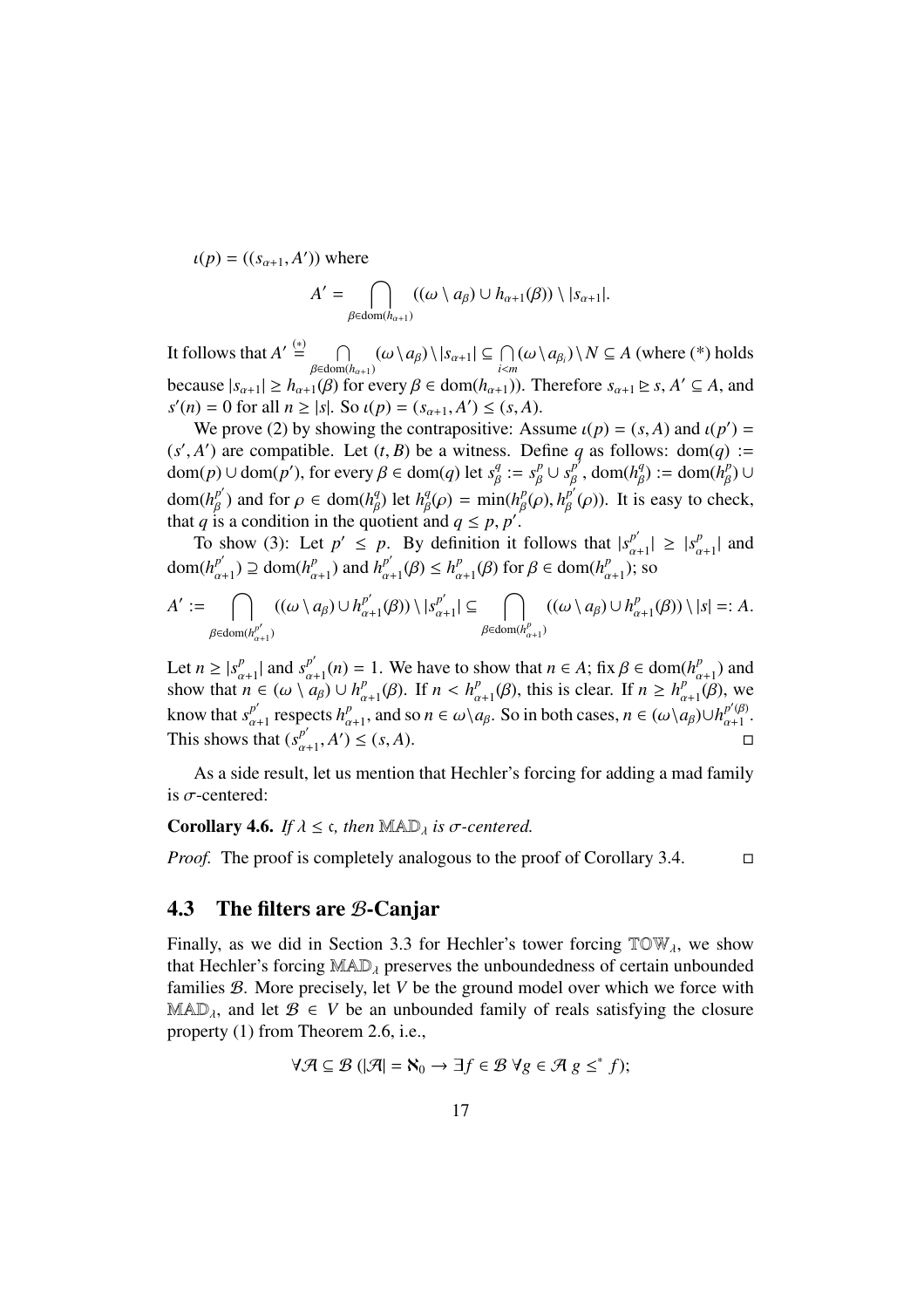we want to show that B is still unbounded in the extension by  $MAD<sub>4</sub>$ . Since there always exists an unbounded family  $\mathcal B$  of size b satisfying the above closure property,  $MAD<sub>\lambda</sub>$  does not increase the bounding number b (for more details, see Section 5; in fact, we argue there that we even get  $b = \omega_1$  whenever we force with  $MAD_{\lambda}$ ).

In Section 4.2, we have defined filters  $\mathcal{F}_{\alpha}$  for  $\alpha < \lambda$  and have shown that MAD<sub> $\lambda$ </sub> is equivalent to the finite support iteration of the Mathias forcings M( $\mathcal{F}_{\alpha}$ ). So we can finish the proof by showing that the filters  $\mathcal{F}_{\alpha}$  are  $\mathcal{B}$ -Canjar (and  $\mathbb{M}(\mathcal{F}_{\alpha})$ therefore preserves the unboundedness of  $B$ ), and using Theorem 2.6 at limits. In fact, we show the following:

#### **Theorem 4.7.** *For every*  $\alpha \leq \lambda$ , *we have*

- *1.* MAD<sub> $\alpha$ </sub> preserves the unboundedness of B,
- 2.  $\mathcal{F}_{\alpha}$  *is*  $\beta$ -Canjar.

*Proof.* We prove (1) and (2) by (simultaneous) induction on  $\alpha < \lambda$ . So suppose that (1) and (2) holds for all  $\alpha' < \alpha$ .

#### Proof of  $(1)$ :

*In case*  $\alpha = \alpha' + 1$  *is a successor ordinal*, use the fact that (1) holds for  $\alpha'$  by induction, so  $\beta$  is unbounded in the extension by  $\mathbb{MAD}_{\alpha'}$ ; recall that, by Lemma 4.5, MAD<sub> $\alpha$ </sub> = MAD<sub> $\alpha'$ </sub> \* M( $\mathcal{F}_{\alpha'}$ ); since (2) holds for  $\alpha'$  by induction,  $\mathbb{M}(\mathcal{F}_{\alpha})$  preserves the unboundedness of  $\mathcal{B}$ , hence the same is true for  $\mathbb{M}AD_{\alpha}$ , as desired.

*In case*  $\alpha$  *is a limit ordinal*, we use the fact that  $\mathbb{MAD}_{\alpha}$  is the finite support iteration of c.c.c. forcings, as well as that (1) holds for each  $\alpha' < \alpha$ ; so we can apply Theorem 2.6 to conclude (1) for  $\alpha$ .

#### Proof of  $(2)$ :

We proceed as follows (this is going to be the main technical part of the proof): in order to show that  $\mathcal{F}_{\alpha}$  is  $\beta$ -Canjar, it is sufficient to establish the hypothesis of Lemma 2.5.

Let *W* be the extension of *V* by  $\text{MAD}_\alpha$ ; note that  $\mathcal{F}_\alpha$  which is generated by the Frechet filter and  $\{\omega \setminus a_{\beta} \mid \beta < \alpha\}$  lies in *W*. Now observe that we have already proven (1) for  $\alpha$  (without having used (2) for  $\alpha$ ), i.e., we know that  $\beta$  is unbounded in *W*.

Now suppose that  $\{X_n \mid n \in \omega\} \subseteq (\mathcal{F}_{\alpha}^{<\omega})^+$  is given. We will find  $\{s_n \mid n \in \omega\}$ and *V'* with  $V \subseteq V' \subseteq W$  such that Lemma 2.5(1)–(3) hold.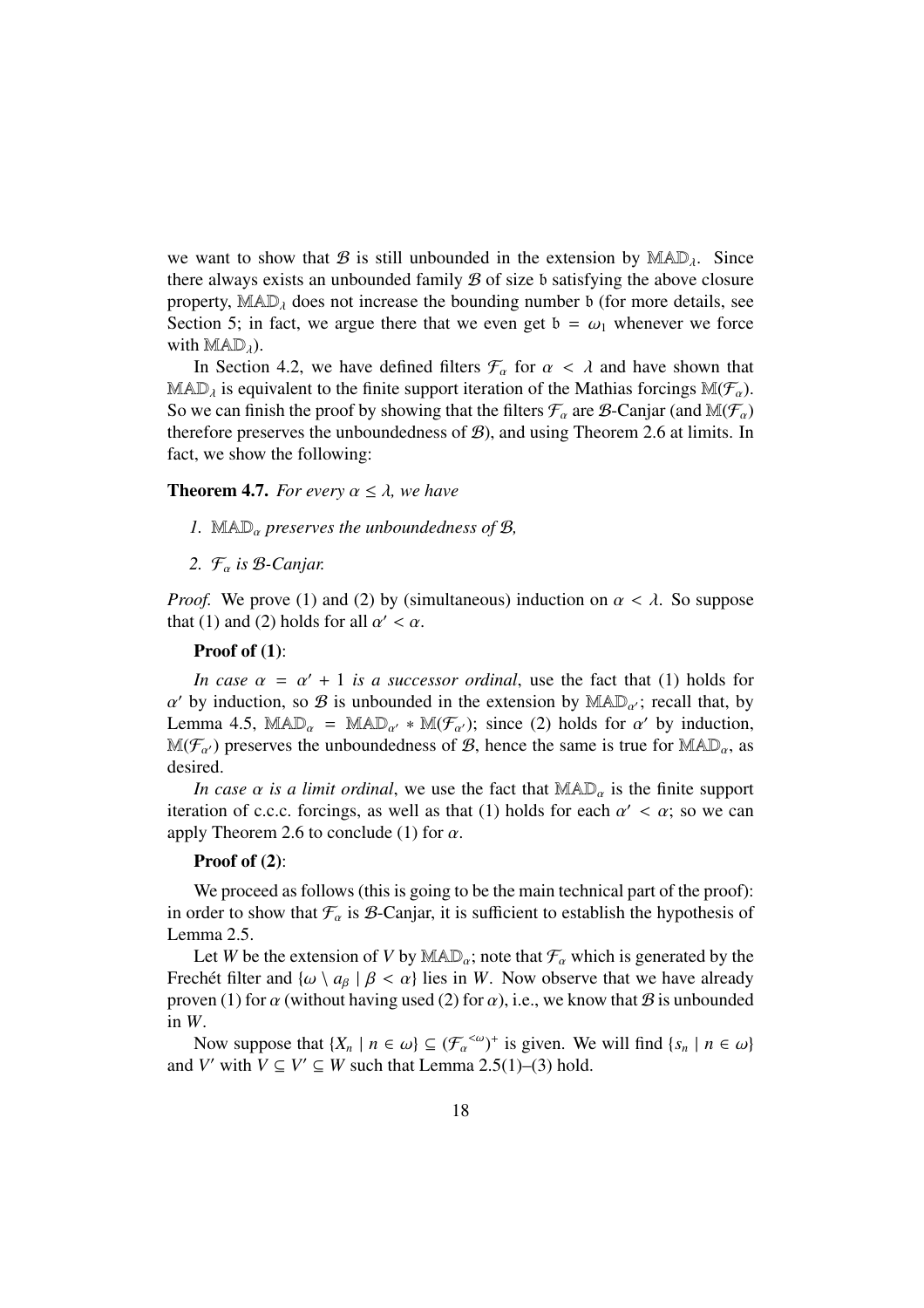Since the  $X_n$ 's are essentially reals, the forcing  $\text{MAD}_\alpha$  has the c.c.c., and the domains of its conditions are finite, we can pick a countable "support"  $C \subseteq \alpha$ , i.e., a set *C* such that  $\{X_n \mid n \in \omega\}$  belongs to the extension by  $\mathbb{MAD}_C$  (which is complete in MAD<sub> $\alpha$ </sub> by Lemma 4.4); enumerate *C* by { $\gamma_{\ell}$  |  $\ell < \omega$ } and let  $c^{\ell} := \omega \setminus a_{\gamma_{\ell}}$  for each  $\ell \in \omega$  (in case *C* is finite, let  $c^{\ell} := \omega$  for any  $\ell$  which has not been used – this is "necessary" if  $\alpha < \omega$ ). Let *V'* be the extension by MAD<sub>*C*</sub>; clearly,  $V \subseteq V' \subseteq W$ .

For each  $n \in \omega$ , we have  $\bigcap_{\ell \leq n} c^{\ell} \setminus n \in \mathcal{F}_{\alpha}$  and  $X_n \in (\mathcal{F}_{\alpha}^{<\omega})^+$ ; therefore, for each *n*, there exists an  $s \in X_n$  such that  $s \subseteq \bigcap_{\ell \leq n} c^{\ell} \setminus n$ . The same holds in *V*<sup>*n*</sup> since  $X_n \in V'$  for each *n* and  $c^{\ell} \in V'$  for each  $\ell$ . Since  $\{X_n \mid n \in \omega\} \in V'$  and  ${c<sup>\ell</sup> | l \in \omega} \in V'$ , we can pick a sequence  ${s_n | n \in \omega} \in V'$  such that  $s_n \in X_n$  and  $s_n \subseteq \bigcap_{\ell \leq n} c^{\ell} \setminus n$  for every *n*.

It remains to show that Lemma 2.5(3) holds true. So fix  $D \in [\omega]^\omega \cap V'$ ; we have to prove that each element of  $\mathcal{F}_{\alpha}$  contains (as a subset) an  $s_n$  for some  $n \in D$ , i.e., that the following holds for each finite sequence  $\langle \beta_i | i \langle N \rangle \subseteq \alpha$ :

$$
\forall k \in \omega \; \exists n \in D \; s_n \subseteq \bigcap_{i < N} (\omega \setminus a_{\beta_i}) \setminus k. \tag{3}
$$

We first observe that (3) holds in case that  $\{\beta_i \mid i < N\} \subseteq C$ : fix  $k \in \omega$ , and note that there is  $m \in \omega$  such that for each  $n > m$ , we have

$$
s_n \subseteq \bigcap_{\ell \leq n} c^{\ell} \setminus n \subseteq \bigcap_{i < N} (\omega \setminus a_{\beta_i}) \setminus k,
$$

hence there is such an *n* in the infinite set *D*, as desired.

We now show (3) for arbitrary  $\{\beta_i \mid i < N\} \subseteq \alpha$ , using a genericity argument. Let  $N_C := \{i \in N \mid \beta_i \in C\}$ , and  $N_{\alpha \setminus C} := \{i \in N \mid \beta_i \notin C\}$ , so  $N = N_C \cup N_{\alpha \setminus C}$ .

Fix  $k \in \omega$ , and work in *V'*, the extension by  $\mathbb{MAD}_C$  (note that  $D \in V'$ ); observe that the  $a_{\beta_i}$ 's for  $i \in N_{\alpha\setminus C}$  are added by the quotient forcing  $\text{MAD}_{\alpha}/\text{MAD}_{C}$ . We finish the proof by showing that the set

$$
\{q \in \mathbb{M}\mathbb{A} \mathbb{D}_{\alpha}/\mathbb{M}\mathbb{A} \mathbb{D}_{C} \mid \exists n \in D \ \ q \Vdash s_{n} \subseteq \bigcap_{i < N} (\omega \setminus a_{\beta_{i}}) \setminus k\}
$$

is dense.

Let  $p \in \text{MAD}_{\alpha}/\text{MAD}_{C}$ ; for  $i \in N_{\alpha \setminus C}$ , let  $p(\beta_{i}) =: (s^{\beta_{i}}, h^{\beta_{i}})$ . Let  $L := \max({k}) \cup$  $\{|s^{\beta_i}| \mid i \in N_{\alpha\setminus C}\}\)$ . Since (3) holds for  $\beta_i$ 's in *C* (as shown above), we can pick  $n \in D$  such that

$$
s_n \subseteq \bigcap_{i \in N_C} (\omega \setminus a_{\beta_i}) \setminus L.
$$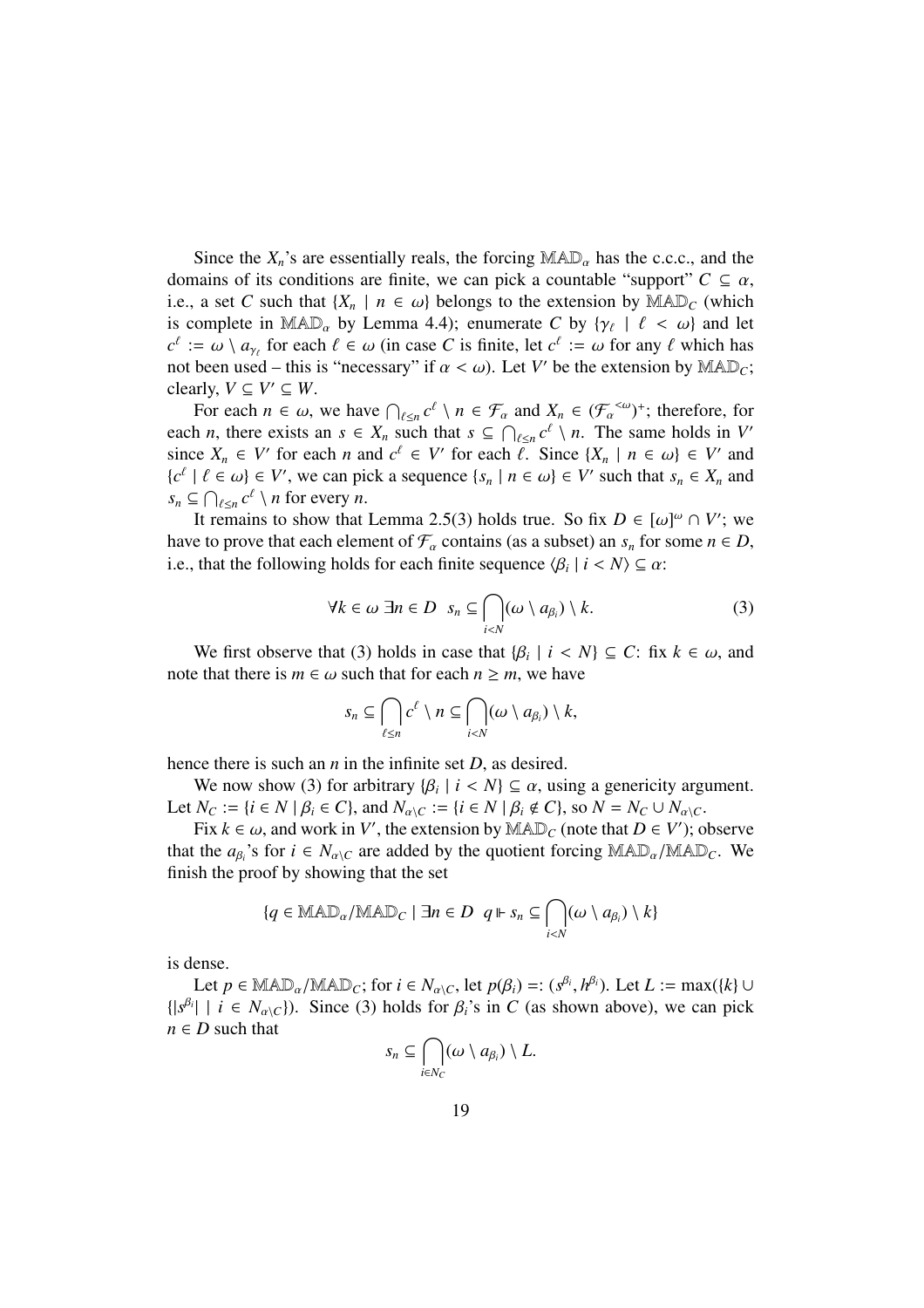Extend all  $s^{\beta_i}$  with  $i \in N_{\alpha\setminus C}$  with 0's up to the maximum of  $s_n$  (recall that we can always extend with 0's, because this does not harm the almost disjointness); if we now extend *p* to *q* by extending the  $s^{\beta_i}$  with  $i \in N_{\alpha \setminus C}$  in this way, we get that *q* forces 1's into  $\omega \setminus a_{\beta_i}$  for all  $i \in N_{\alpha \setminus C}$  at the "position" of  $s_n$ , and hence

$$
q \Vdash s_n \subseteq \bigcap_{i \in N_{\alpha \setminus C}} (\omega \setminus a_{\beta_i}) \cap \bigcap_{i \in N_C} (\omega \setminus a_{\beta_i}) \setminus L \subseteq \bigcap_{i \in N} (\omega \setminus a_{\beta_i}) \setminus k,
$$

as desired.  $\Box$ 

## 5 Conclusion

In this last section, we present some facts about cardinal characteristics which easily follow from our analysis of  $TOW<sub>\lambda</sub>$  and  $MAD<sub>\lambda</sub>$ .

It is easy to see that there exists always an unbounded scale of size b, i.e., an unbounded set  $\mathcal{B} = \{f_i \mid i < b\}$  such that  $f_i \leq^* f_j$  for  $i \leq j$ . Since b is regular uncountable, such a scale always has the closure property (1) from Theorem 2.6. Therefore  $\mathcal B$  remains unbounded in the extension by  $\mathbb T \mathbb O \mathbb W_\lambda$  by Theorem 3.5. So if  $V \models "b = \kappa"$ , then  $V^{\text{TOW}}_A \models$  "there exists an unbounded scale of size  $\kappa$  and there exists a tower of length  $\lambda$ ". In particular, this implies that  $V^{\text{TOW}}_{\lambda} \models "b \leq \kappa$ ". The same argument works for MAD<sub>1</sub>, therefore  $V^{MAD_{\lambda}} \models$  " $\mathfrak{b} \leq \kappa$  and there exists an unbounded scale of size  $\kappa$  and a mad family of size  $\lambda$ ".

Note that the above shows that  $b = \omega_1$  in the extension by  $TOW_\lambda$  provided that  $b = \omega_1$  holds true in the ground model. But in fact the following argument shows that no assumption about b in the ground model is necessary for this conclusion. The forcing  $TOW_{\lambda}$  can be decomposed into  $TOW_{\omega_1} * (TOW_{\lambda}/TOW_{\omega_1})$ . By Lemma 3.3,  $\mathbb{T} \mathbb{O} \mathbb{W}_{\omega_1}$  is equivalent to an iteration of length  $\omega_1$  of Mathias forcings with respect to countably generated filters, therefore it is equivalent to the Cohen forcing which adds  $\omega_1$  many Cohen reals. Since these  $\omega_1$  many Cohen reals form an unbounded family, it follows that  $V^{\text{TOW}_{\omega_1}} \models "b = \omega_1"$ . In  $V^{\text{TOW}_{\omega_1}}$ , let B be an unbounded family of size  $\omega_1$  which has the closure property (1) from Theorem 2.6. The quotient  $TOW_{\lambda}/TOW_{\omega_1}$  is equivalent to an iteration of Mathias forcings with respect to filters which are B-Canjar (which follows as in the proof of Theorem 3.5), therefore B is unbounded in  $V^{TOW_{\lambda}}$ , thus, using that  $t \leq b$ , we get the following:

Corollary 5.1. *Let be a regular uncountable cardinal. Then the following holds in*  $V^{\text{TOW}}$ <sub> $\lambda$ </sub>.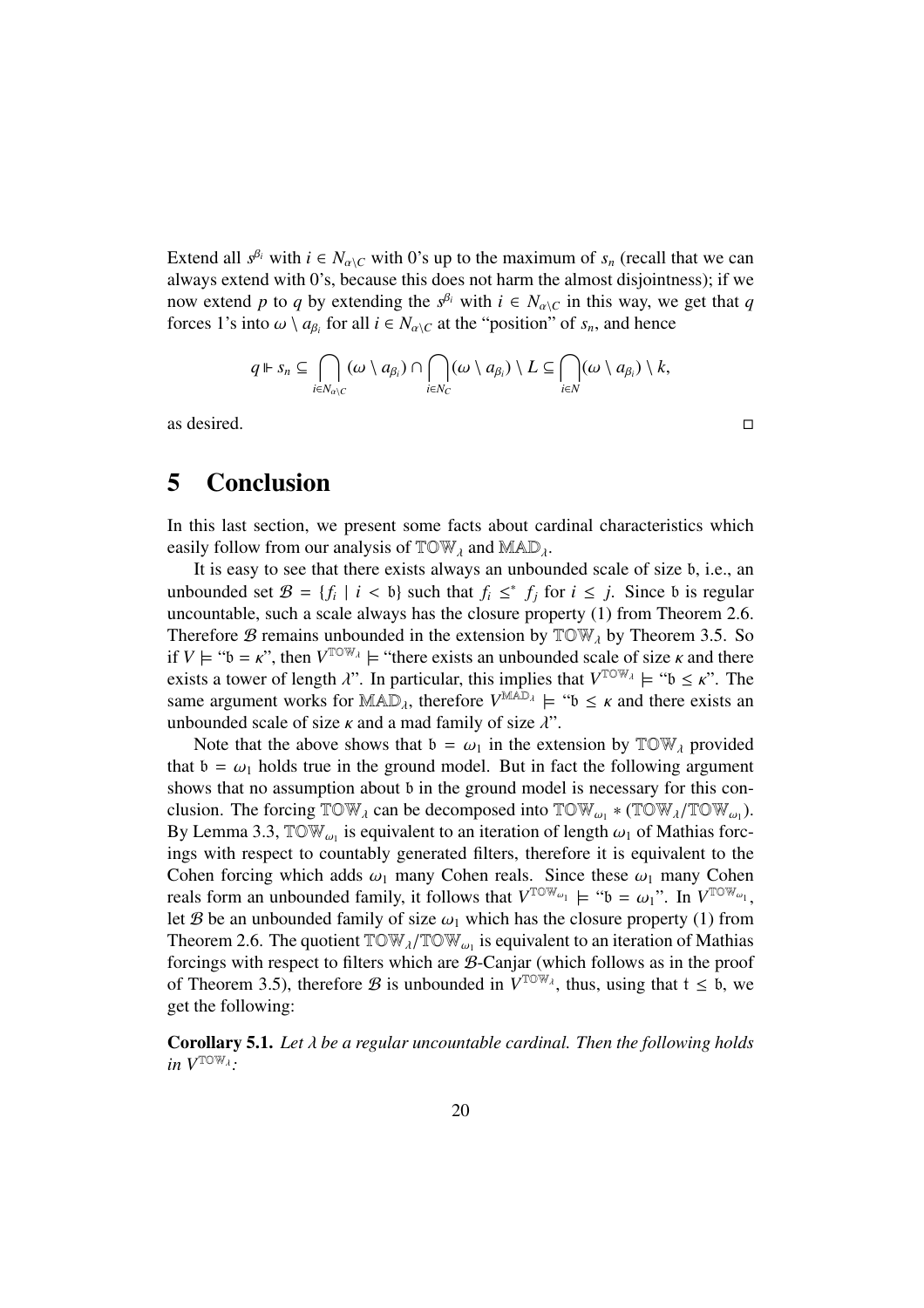- *1.*  $t = b = \omega_1$ *.*
- 2. There exist towers<sup>3</sup> of length  $\omega_1$  and of length  $\lambda$ .
- *3. There exist unbounded scales of size*  $\omega_1$  *and of size*  $b^V$ .

The analogous argument works for  $MAD<sub>\lambda</sub>$ , so we get the following:

Corollary 5.2. *Let be a regular uncountable cardinal. Then the following holds*  $in V^{\text{MAD}}$ <sup>2</sup>:

- *1.*  $t = b = \omega_1$ *.*
- *2. There exists a mad family of size .*
- *3. There exist unbounded scales of size*  $\omega_1$  *and of size*  $b^V$ .

# References

| [Bla11] | Andreas                                                                                                                                                                                                                   | Blass.  | Finite                                                                                                                           |  | support iterations of |  | $\sigma$ - |  |  |
|---------|---------------------------------------------------------------------------------------------------------------------------------------------------------------------------------------------------------------------------|---------|----------------------------------------------------------------------------------------------------------------------------------|--|-----------------------|--|------------|--|--|
|         | centered                                                                                                                                                                                                                  | forcing | notions.                                                                                                                         |  | MathOverflow,         |  | 2011.      |  |  |
|         | http://mathoverflow.net/questions/84129.                                                                                                                                                                                  |         |                                                                                                                                  |  |                       |  |            |  |  |
| [Fix08] | Vera V. Fischer. The consistency of arbitrarily large spread between<br>the bounding and the splitting numbers. ProQuest LLC, Ann Arbor,<br>MI, 2008. Thesis (Ph.D.)-York University (Canada).                            |         |                                                                                                                                  |  |                       |  |            |  |  |
| [FKW]   | Vera Fischer, Marlene Koelbing, and Wolfgang Wohofsky. The dis-<br>tributivity spectrum of $P(\omega)/\text{fin}$ . Preprint.                                                                                             |         |                                                                                                                                  |  |                       |  |            |  |  |
|         | [GHMC14] Osvaldo Guzmán, Michael Hrušák, and Arturo Martínez-Celis. Can-<br>jar filters II. Proc. of the 2014 RIMS meeting on Reflection principles<br>and set theory of large cardinals, Kyoto, Japan, 1895:59-67, 2014. |         |                                                                                                                                  |  |                       |  |            |  |  |
| [Gui19] |                                                                                                                                                                                                                           |         | Fiorella Guichardaz. Forcing over ord-transitive models. 2019. The-<br>sis (Ph.D.)–Albert-Ludwigs-Universität Freiburg, Germany. |  |                       |  |            |  |  |

<sup>&</sup>lt;sup>3</sup>Note that the generic object added by  $TOW_{\omega_1}$  is a tower of length  $\omega_1$  in  $V^{TOW_{\omega_1}}$ , but it is clearly not a tower in  $V^{\text{TOW}_{\lambda}}$  any more.